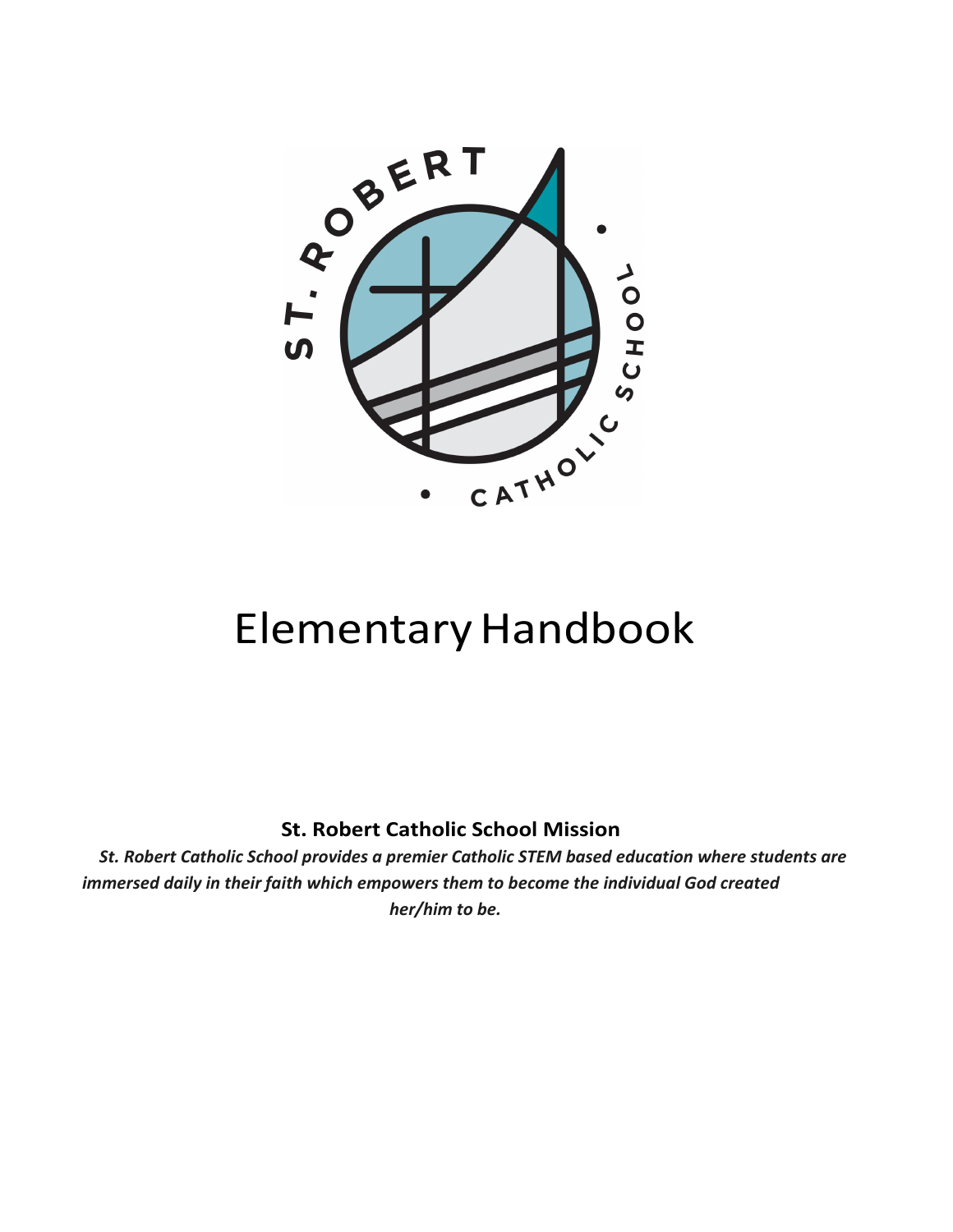#### **School Contact Information**

**School Address:** 6477 Ada Drive SE Ada, Michigan 49301

**Phone:** [616 455-4966](http://www.strobertschoolada.org/) **website:** www.strobertschoolada.org

**Principal:** Liz Peter[s: lpeters@strobertschoolada.org](mailto:lpeters@strobertschoolada.org)

**Secretary:**

Gen DeWild[t: gdewildt@strobertschoolada.org](mailto:gdewildt@strobertschoolada.org)

#### **Elementary Teachers:**

Emily Hall: e[hall@strobertschoolada.org](mailto:kwiser@strobertschoolada.org) Kellsey Wiser[: kwiser@strobertschoolada.org](mailto:abueche@strobertschoolada.org) Haley Marshall: hmarshall@strobertschoolada.org Aaron Bueche: abueche@strobertschoolada.org

#### **Preschool Teachers:**

Lori Dinnewet[h: ldinneweth@strobertschoolada.org](mailto:ldinneweth@strobertschoolada.org) Josie Hiltz: [jhiltz@strobertschoolada.org](mailto:ssass@strobertschoolada.org)

**Preschool Assistant:**

Christine Schan[ta](mailto:tgordon@strobertschoolada.org)

#### **Specials Teachers:**

Lisa Carlstro[m - Art/Library: lcarlstrom@stroberts](mailto:tverduin@strobertschoolada.org)choolada.org Beth Russell - Gym: brussell@strobertschoolada.org Annie Schmieder - Music: aschmieder@strobertschoolada.org Pamela Rojas-Murp[hy - S](mailto:brussell@strobertschoolada.org)[panish: projas@strobertschoolada.org](mailto:tverduin@strobertschoolada.org)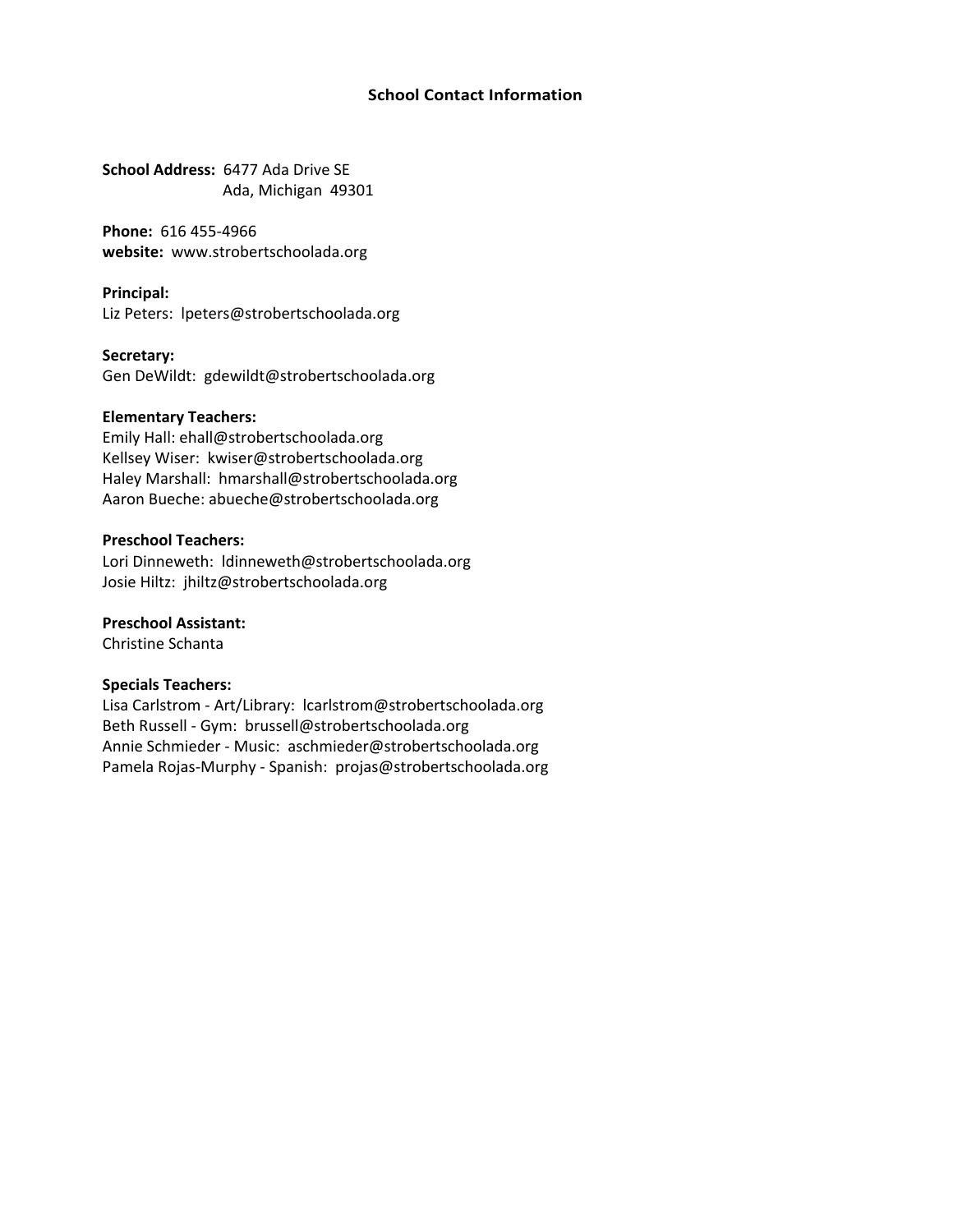# **Welcome to St. Robert Catholic School! We are grateful for the opportunity to serve your family.**

St. Robert Catholic School began in 2018 as an independent Catholic school by a group of generous donors who believed that Catholic education should be available to all students in the Diocese of Grand Rapids. They believed that location was an important factor for families as they made the decision about which school to choose for their children. With this idea in mind, they chose St. Robert of Newminster Catholic Church as the location for a new school, as the population in Ada was interested in having a school where one was not currently available.

St. Robert Catholic School's teachers and staff are your partners in educating your child in the Catholic faith and academic excellence. We rely on each other to shape our young people to serve God and our community.

God bless you!

#### **Admissions**

St.Robert Catholic School doesnot deny admissionbased oncolor,religious affiliation, or ethnicorigin.

#### **Academics**

According to the American Bishops, Catholic schools are called torealize the four-fold purpose of Christian education: to proclaim the Gospel message, build Christian community, participate in liturgical worship, and live a life of service to others. St. Robert Catholic School provides aneducationwithChrist atits center. We cultivateour students' faith and values, and their intellectual and creative gifts.

St. Robert Catholic School's environment is nurturing, and each student is given individual attention. Core studies include **Theology, STEM (science, technology, engineering, math) English Language** and **Social Studies.** STEM is a project-based learning model where students of all ages are asked to consider and possibly solve real world problems. Our littlest learners will begin by looking at day to day problems that affect them...as our students mature, they will study community and world related problems and consider multiple solutions.

The school day begins at 8:00am with prayer and ends at 3:00 pm with prayer for students in all grades.

In addition to the core studies ourstudents also participate in**Art,Physical Education, Music, Library, Spanish**, as well asmany other educational experiences.

St. Robert Catholic School students are called to academic excellence in all grades and subject areas.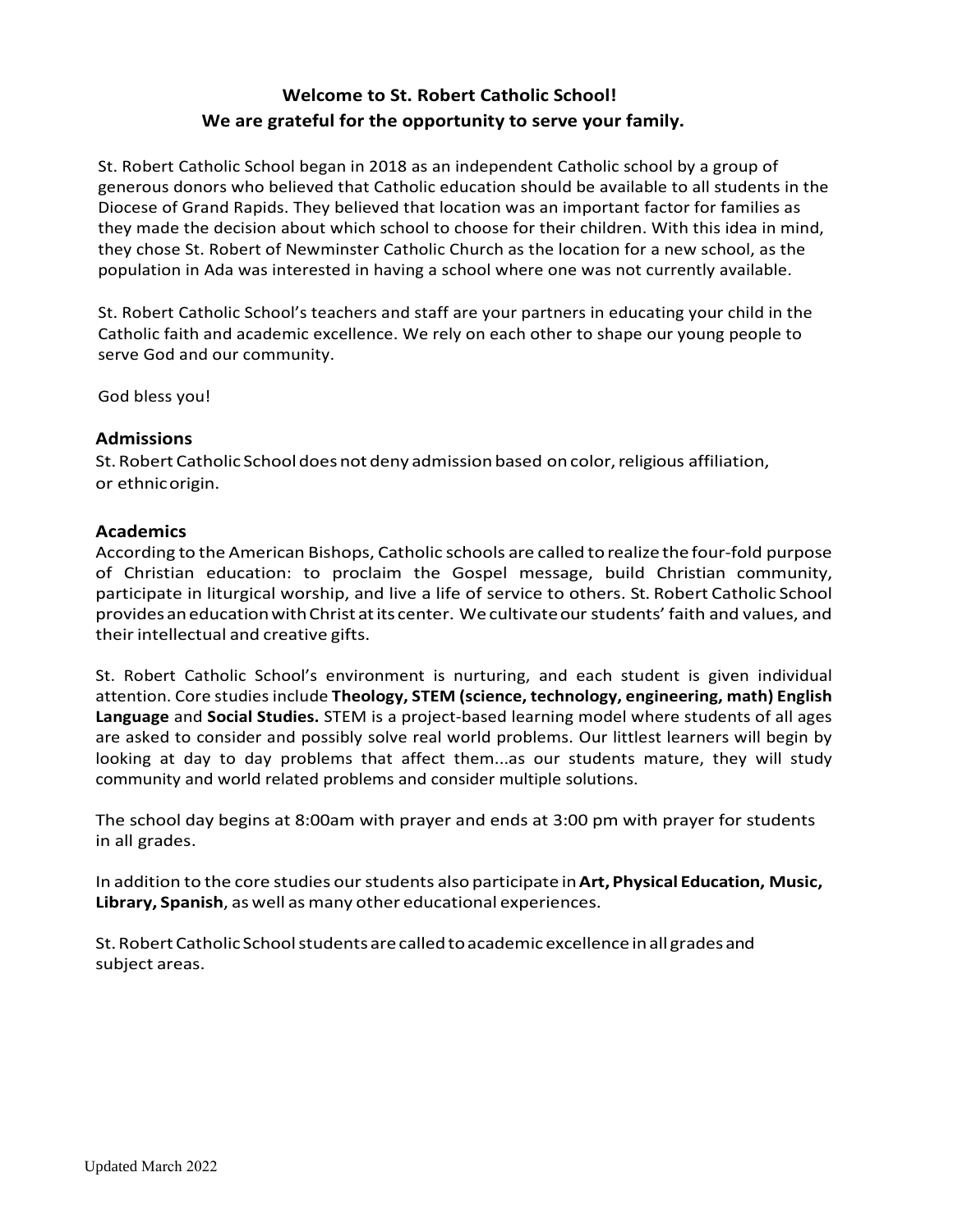# **Absences from School**

Regular attendance is expected of all students enrolled in the Diocese of Grand Rapids. Chronic absence or tardiness by a student will result in contact to the parents by the school administrator to resolve the problem. If this is not successful, the matter will be turned over to the attendance officer at the local Regional Educational Service Agency.

If it is necessary for a child to be absent from school, parents are asked to call or email the school office and the teacher by 8:30 AM, otherwise the office will notify you after 8:00 am. The office phone number is ph 455-4966 ext. 602. The office email is gdewildt@strobertschoolada.org. Please feel free to leave a message in the voice mail at any time during the evening or daytime.

Arriving between 8:00 a.m. and 8:15 a.m. is considered a tardy. If your student is absent for less than ½ the school day (before 10:00am), a partial absence will be recorded (.25). If your student is absent for ½, a half day absence will be recorded (.50).

It is not necessary to send a written note when students return after being absent. Absence for a portion of the day requires a note. The parent must sign his/her student out when the student leaves school and the parent must sign them in when they return.

Students will be expected to make up missed work upon return from leave. **We ask that students are present on scheduled school days and that vacations and trips be planned during school vacations. The importanceof hearing discussions, participating in classroom work and the thorough understanding of assignments cannot be accomplished if the child is not present.**

# **Bad Weather and Emergency Closings**

PleasewatchWOODTVforschoolclosings.YoucansignupwithWOODTVtoalertyou with a text message. Inthe eventofsnow,wewillfollowForestHills Public Schools. If FHPS closes due to snow, we will close. It's always safest to rely on a closure listing specific to St. Robert Catholic School, rather than automatically following our public school districts.

Inorderto keep our parentsinformed quickly to any closingsorschool emergencies, theSt. RobertCatholicSchoolCommunityusesRemind.comemail/textmessaging. In the event there is a school closing or delay, you will be sent a text, email, or both to alert you to the change in schedule. Please sign up for Remind by texting 8c88a8 to 81010. Youwillreceive a text saying you joined the St. Robert Catholic School Parents!

St.RobertCatholicSchoolwillfollowthepublic schoolpolicyondismissalsregarding tornado warnings or other disasters. When weather emergencies arise while school is in session, and time does not permit safe dismissal, children will be sheltered at school. If a tornado watch is in effect, after school athletic events and practices hosted by St. Robert Catholic School will be cancelled. In case of any public emergency, do not call the school. Listen to the local radio ortelevision station forschool information.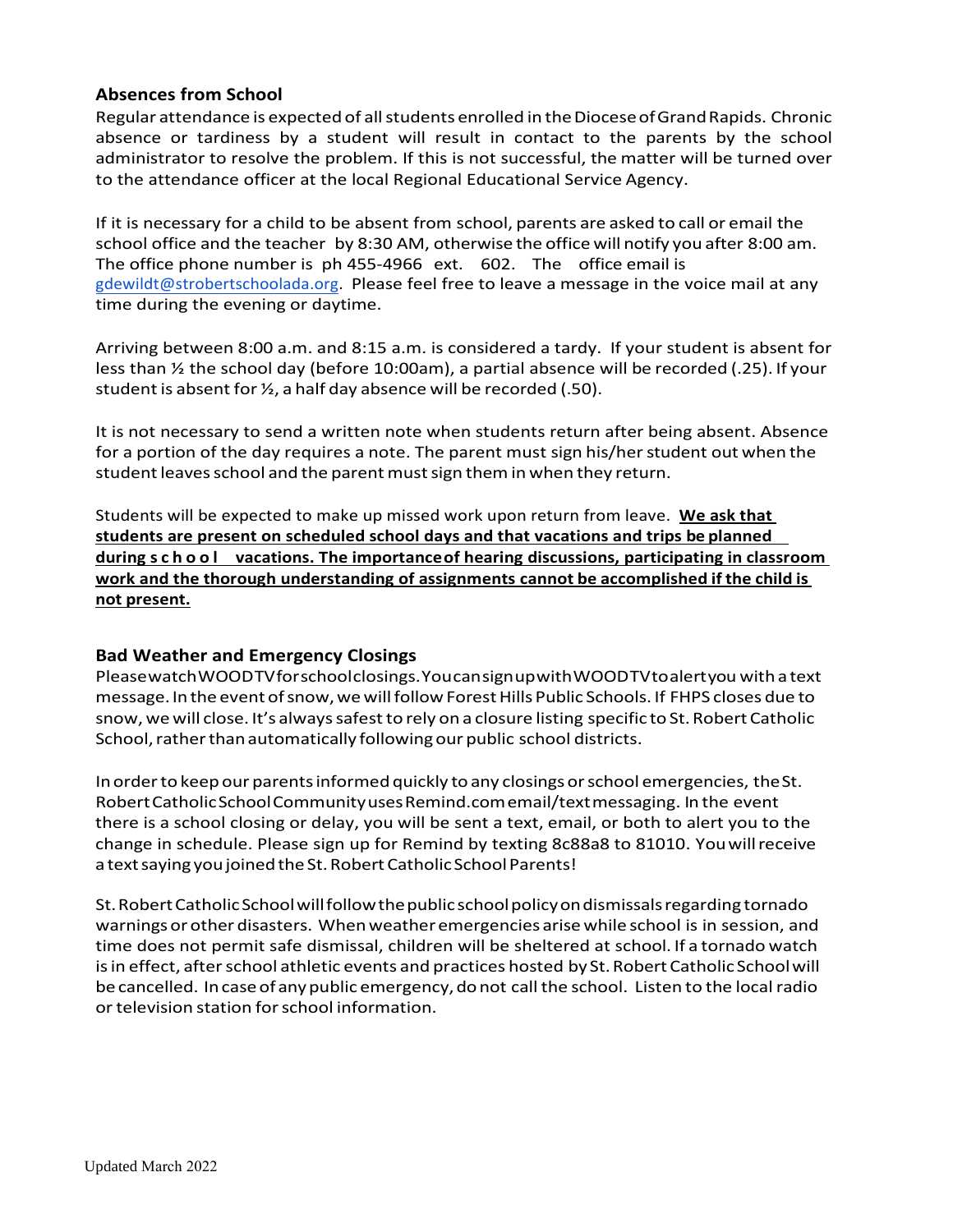# **Daily Program**

# **School Begins:**

Classes begin at 8:00 AM. Children are permitted to enter the building at 7:45 AM with the stipulation that they go immediately to their classrooms. Students who arrive before 7:45 must be registered for before care and go directly to that classroom. Due to licensing and teacher/student ratios, there is a \$50 fee for students who are dropped off early and are not registered with before care. Students arriving after 8:00 AM are marked tardy in the front office.

#### **Recess:**

All students go out to the supervised playground daily unless the weather is severe. Please see that your children are dressed for the weather. Due to lack of staff for supervision for those children whose parents request indoor recess following an illness, please keep your child(ren) home until they can fully participate in school activities.

#### **School Dismissal:**

School is dismissed at 3:00 PM. Due to licensing regulations and student/teacher ratios, students may only attend Before/After School Care on the days they have noted during registration. If an unenrolled student is not picked up and must attend childcare the parents will be charged a \$50 fee.

# **Parking Lot Safety:**

The safety of our students is our primary concern during arrival to school and dismissing from school. Please view the drop off and pick up videos on the school website.

The school parking lot is near door F on the north side of the church. When arriving to school, use the east entrance and follow the signs to the school parking area. Preschool students will need to be walked into the classrooms.

Young 5 and Elementary students may be dropped off under the school canopy. Please do not unload your students. Mrs. Peters will unload students for you as you pull up under the canopy. Please follow the path indicated in the drop off and pick up videos on the school website, strobertschoolada.org

All exiting traffic must leave via the west exit from 7:00-9:00 am and 2:00-4:00pm on school days. Both lanes on the west exit during these hours.

Pick up will follow the same pattern except that Elementary students and their siblings will be picked up at door E. Use the large traffic curve for pick up. Preschool parents should come to the top of the stairs to receive students.

# ● **\*COVID-19 Screening and Sick Time and Exclusion Policy**

# **(\*Subject to change as CDC and State recommendations are updated)**

**Monitoring Symptoms -** When staff arrive at work each day:

They will have their temperature checked. If they have a temperature of 100.4 or higher, and/or other symptoms, they will be sent home.

They will be screened for cough, shortness of breath, difficulty breathing, change in smell or taste, and diarrhea.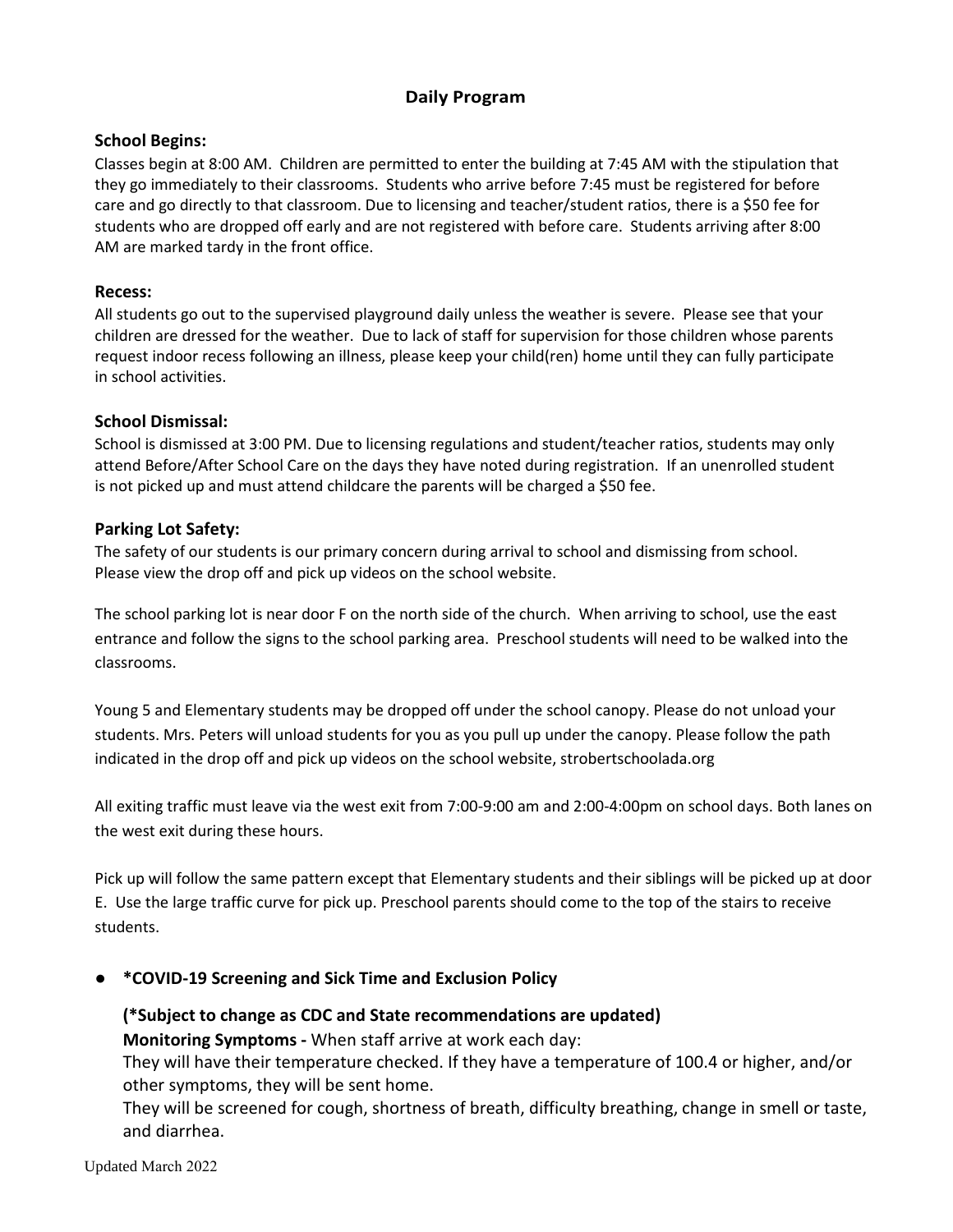They will be asked if they have been in close contact with a person outside of work who has a documented case of COVID-19. Staff should self-quarantine for 14 days if they have been exposed.

**If a staff member must quarantine due to being exposed to the virus he/she is expected to continue lesson planning and delivering instruction from their remote location. A substitute or classroom monitor will be brought in to supervise the students in the physical space but is not expected to deliver instruction.**

If a staff member becomes sick during the day, he/she will go home immediately.

If that person is the only caregiver, he/she should put on a clean mask and limit contact with students until another staff member can take over.

If a staff member exhibits multiple symptoms of COVID-19, exposure is suspected, or the individual tests positive for COVID-19, the individual must stay home until:

The staff member has been fever free for 72 hours without the use of fever reducing medication **AND** other symptoms have improved **AND** at least 10 days have passed since the symptoms first appeared.

Employees are expected to stay at home if they have a contagious or infectious disease/illness. If an absence (planned or unplanned) occurs on the day preceding or following a scheduled holiday, the employee will not receive pay for the holiday (or will have to use PTO for the holiday) and may be denied paid leave for the missed day.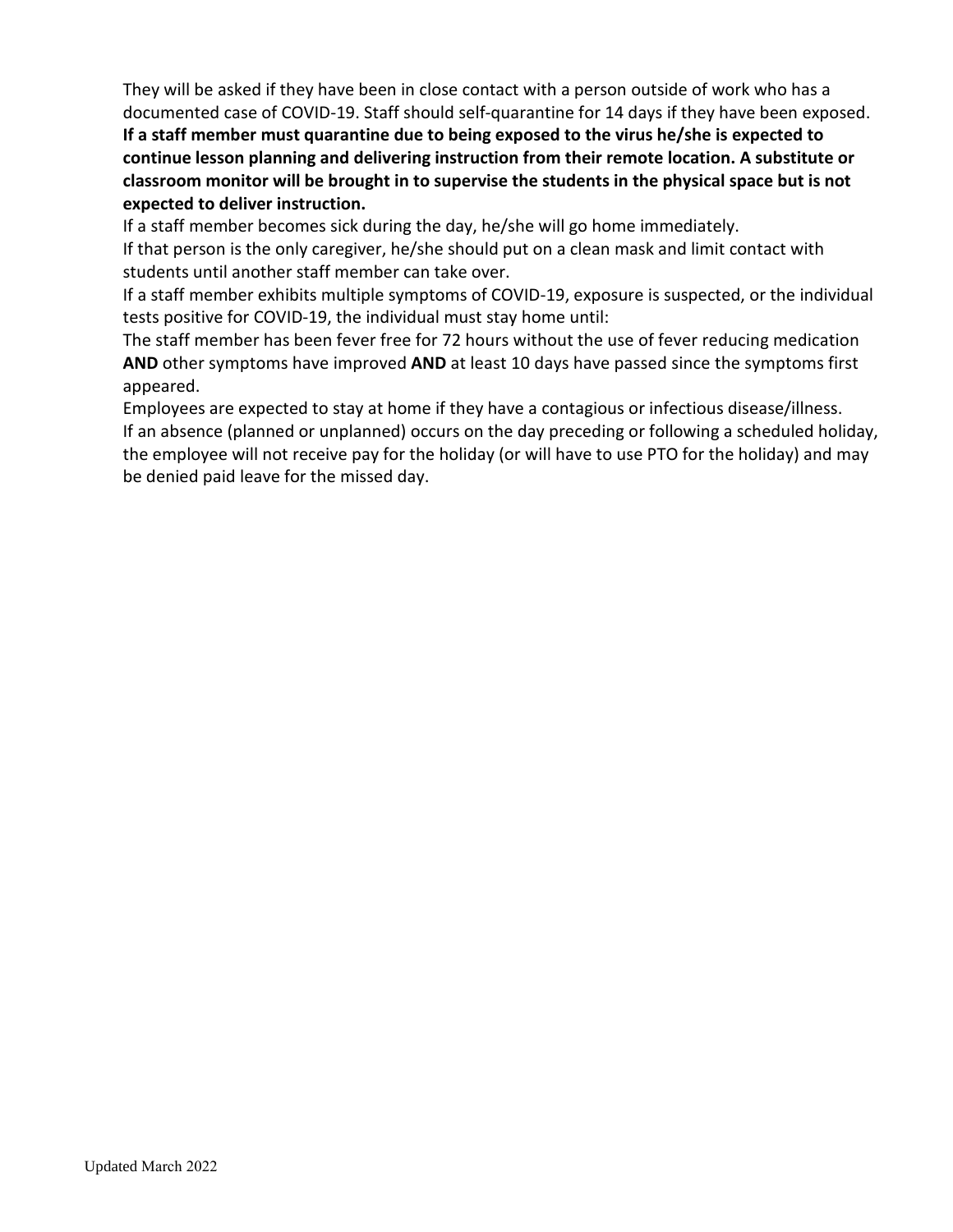# **COIVD-19 Response Plan**

**For Students:**

# **Monitoring of Symptoms –**

Before entering the classroom, students will have their temperature checked by the school staff. Any student with a fever of 100.4 or higher will not be permitted to attend school.

A student who has a fever and has a cough or diarrhea will not be permitted in school.

**When Students Arrive-** Classes may be assigned specific drop off and pick up times to eliminate a large gathering at the beginning and end of the school day. Families will be assigned a specific door in which to enter to maintain social distancing.

Parents should be prepared to wait until their child has been screened into the school and admitted into class before leaving the premises.

Only one adult may accompany a child into the school. If possible, this should be the same adult each day.

Parents will be asked these specific questions:

Has your child been in close contact with a person who has COVID-19?

If yes, the child will have to be out of school for 14 days and will receive instruction remotely. This may include any or all of the following methods according to grade level:

Tuning in at specified times for instruction with the teacher and class. Watching recorded videos from the teacher.

Completing activities designed by the teacher using the supplies sent home in the student remote learning container.

Completing worksheet activities to show understanding of concepts taught while in quarantine.

Has your child felt unwell in the last 3 days? (persistent cough, temperature, difficult breathing, cold, diarrhea and/or vomiting)

Student will be visually checked for signs of illness such as flushed cheeks, rapid or difficulty breathing, fatigue, or extreme fussiness.

Student temperature will be checked. If it is 100.4 or higher, the student will not be able to attend school.

If a student comes down with a fever during the day, he/she will be isolated from the group in the principal's office.

Parents should have a backup childcare plan in case their student is unable to stay in school **Isolation Procedures if Symptoms or Confirmed Case Onsite –** 

Students who display symptoms of COVID-19 while at school will be safely isolated in the principal's office until a parent can pick him/her up from school. Parents will need to immediately pick the student up from school if their child is demonstrating symptoms of the coronavirus.

**Social Distancing/Physical Contact –** As a rule, we will limit class size according to the space available as much as possible. We will maintain distance between classes and spaces. We will bring teachers into the room rather than sending them to a special class as much as possible. Volunteers within the building will be limited. Students will eat lunch in their classrooms, recesses will be staggered to allow for multiple space on the playground and to limit the mixing of students. The use of water and sensory tables will be limited, and these teaching tools will be sanitized after each use when used. When we do have to use a common space, such as the gym, the equipment will be cleaned between uses.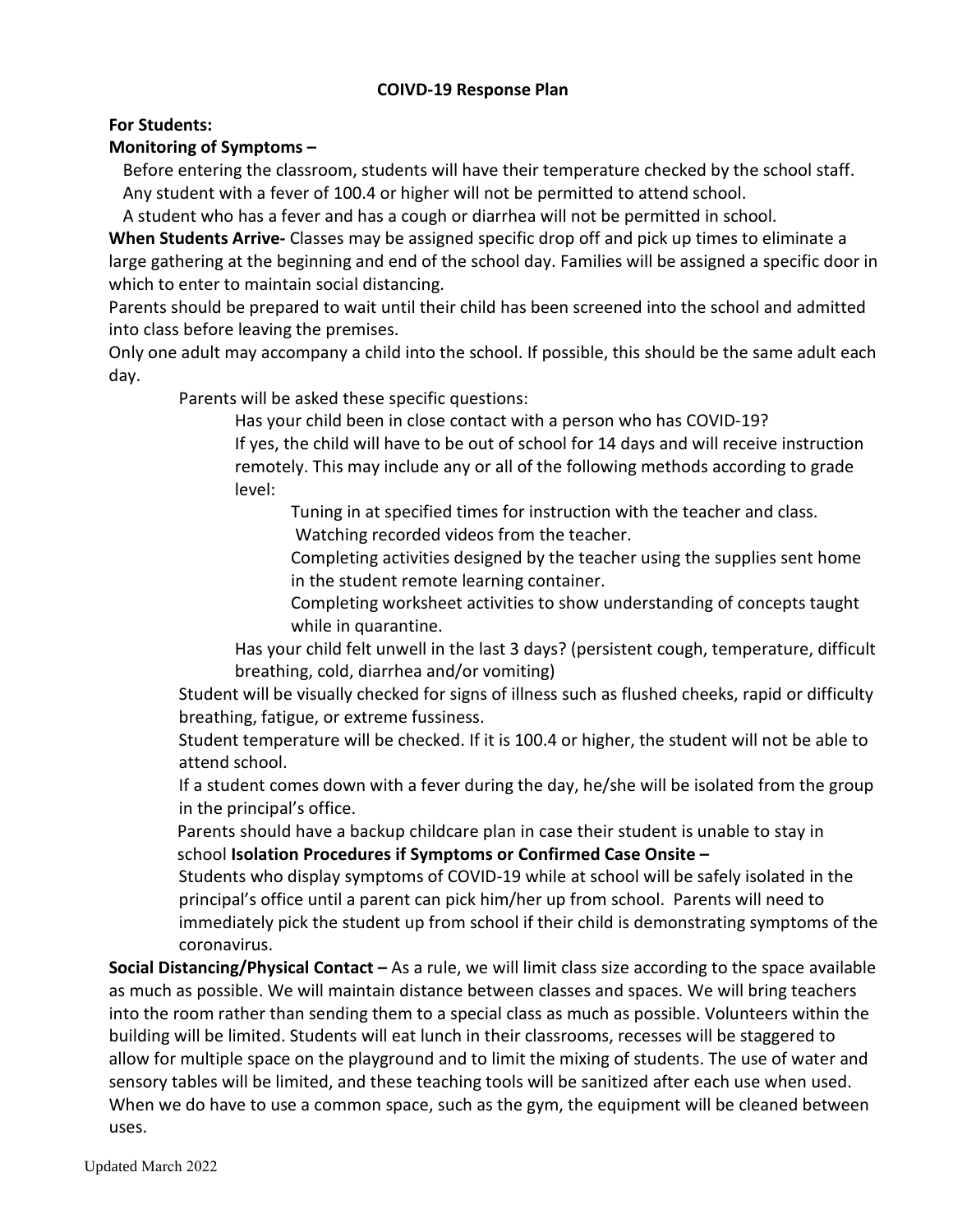**Seating -** Children will be seated six feet apart (when possible) and we will limit the number of children sitting together according to the space available.

# **Touchless Trashcans/Disinfectant Dispenser/Water Bottle Stations**

The school is equipped with touchless trash cans, sanitizer dispensers and water bottle filling stations to keep our students, staff, and visitors safe. Drinking from the fountain will not be permitted.

**Ventilation –** Doors and windows will be opened when possible to increase air circulation. **Hygiene –** 

Students will be taught how to properly wash hands.

Student will be taught how to cover coughs with a tissue or sleeve.

# **Cleaning and Disinfecting of Spaces –**

Soft surface toys will be removed from the space or sanitized after use. This may include having these items sprayed with a disinfectant or laundered.

Calming corner carpets will be changed after each class and all carpets will be laundered prior to next use.

Wooden toys will be sanitized after each class. For example, they will be sanitized between morning and afternoon preschool and at the end of each school day.

Common areas that will be deep cleaned every day include:

Sinks, bathrooms, doorknobs, tabletops, and shared items.

# **Limiting Items from Home –**

Car seats must be left outside of the building if needed at pick up.

Comfort items, such as a doll, stuffed toy, or other items should be left at home. If an item comes to school, it will be placed in the student's backpack.

**Safety Equipment (PPE) –** Hand sanitizing stations will be available in all classrooms, inside the front door, and at the end of the hallway. Students will be instructed on the importance of good hygiene and handwashing.

# **Communication Protocol –**

**Report of Symptoms –** Families should let the school know if the student or anyone in the household has a confirmed case of COVID-19 or a positive test.

# **Report of Positive Test –**

Anyone wo becomes symptomatic will be sent home immediately.

Those who become ill will be isolated in the principal's office until they can be picked up from school.

The local health department will be contacted if a child, staff member, family member, or visitor becomes ill with COVID-19 symptoms.

The classroom families will also be notified, but the privacy of the family will be honored. **Polices on When Students Must Be Excluded from School** - If an induvial in a classroom is identified with a positive test for COVID-19 the classroom will be closed, cleaned and everyone in the classroom should quarantine for 14 days. This will be done under the guidance of the Kent County Health Department. In extreme instances, the entire school may have to close. If this happens, remote instruction will take place until students can safely return to school.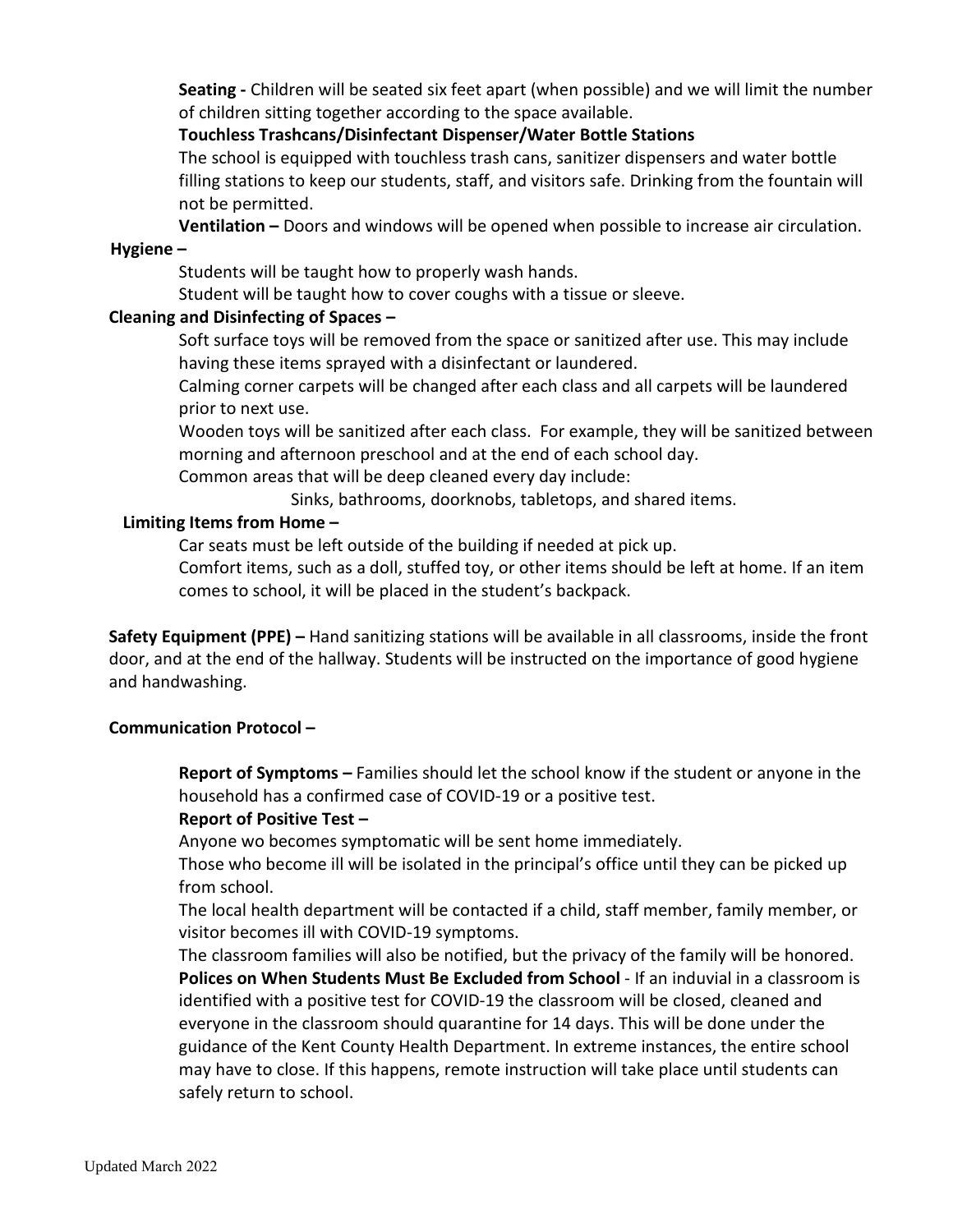# **Guidelines for Returning to School –**

A child must be fever free for 72 hours without the use of fever reducing medication before returning to school.

If student exhibits multiple symptoms of COVID-19, we suspect exposure, or the individual tests positive for COVID-19, they individual must stay home until:

The child has been fever free for 72 hours without the use of fever reducing medication **AND**

Other symptoms have improved **AND**

At least 10 days have passed since the symptoms first appeared.

# **Non-COVID -19 STUDENT ILLNESS AND MEDICAL NEEDS:**

- **Fever**: If a student presents symptoms of a fever please bring to office. If the student has a fever of 100° or higher a parent will be called by the office to pick the child up. A child must be fever free for 24 hours to return to school.
- **Vomiting/diarrhea**: If a student is vomiting or has diarrhea a parent will be called to pick the child up immediately. Students must be free from vomiting or diarrhea for 24 hours before returning to school.
- **Lice**: Teachers will do the initial hair check then send to the office for confirmation. The office will call the parents to pick child up if Lice is seen or suspected.
- **Injury**: Any serious injury during the school hours will require the student to be accessed by the adult in charge and be treated as necessary.

# **Maintaining Staff to Child Ratios if a Staff Member Becomes Ill**

**Hiring a Substitute Teacher –** A substitute teacher will be hired if possible, in order to keep a classroom open. If a qualified sub, who we know has been practicing social distancing and in good health, is not available, the classroom may have to be closed until the teacher is able to return. Students in a closed class will receive instruction from the teacher as long as he/she is able. Students may receive online instruction from a substitute teacher.

# **Closing a Classroom –**

Families should have back up childcare plans in case a child has to stay home from school due to COVID-19 or because a classroom is closed due to a mandatory selfquarantine.

If a classroom is closed due to a mandatory quarantine, the teacher is expected to begin remote instruction within 24 hours of closure.

#### **Visitors:**

Non-essential visitors, volunteers and activities will be limited.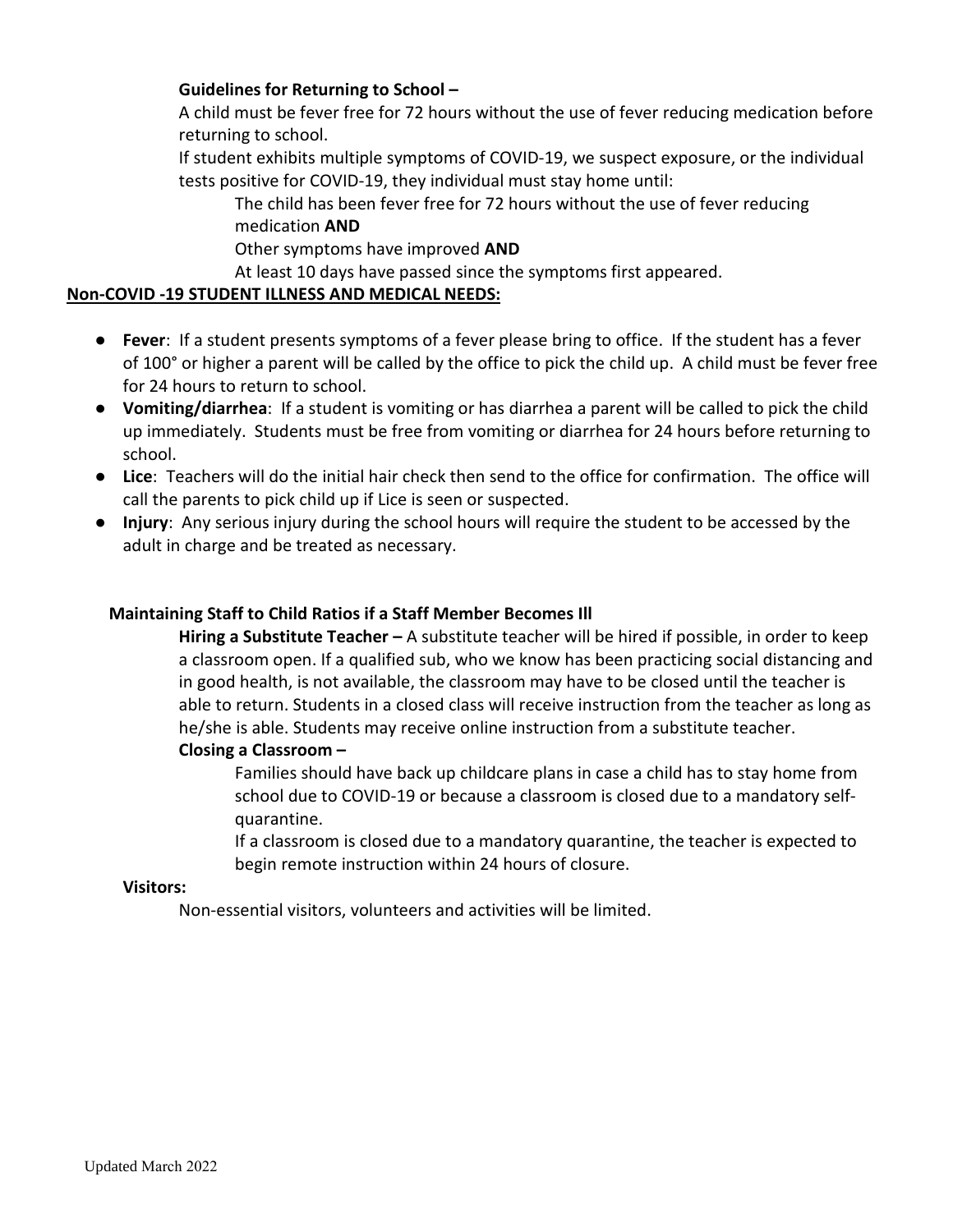# **Drugs and Medicine**

If a **physician** deemsit **medically necessary** for a studentto takemedications, either prescription or nonprescription, during the school day, the Authorizations for Medication Form, and parental consent must be complete. This form must be filled out for sunscreen and bug spray. The parent will bring this form, along with the properly labeled medication to the school office. A complete form is required for each medication. A new form is required for each medication change, dose change, time change and for each school year. Itisthe responsibility of the student to report to the office for his/hermedication.

### **Please remember that your child may not receive his/her medication if these procedures are notfollowed.**

Please contact the school secretary if you have any concerns regarding this matter.

# **Electronic Devices and Technology**

The use of personal electronic devices (including iPod, games, pagers and phones) are disruptive to the educational process. These items may not be used during school hours or while students are under the supervision of St. Robert Catholic School staff (i.e. playground, study hall, after school care, etc.). We understand that some parents want their children to have cell phones with them to be used off school grounds. Students are expected to drop their devices offin the school office atthe beginning ofthe school day andmay pick themupatthe endofthe schoolday. The office andevery classroom areequippedwith a telephone.If studentsneedtocommunicatewithhome,they cando so from a school phone. The school cannot be responsible for lost, stolen or broken electronics andphones.

If students are found using electronic devices on school grounds while under the supervision of staff, the device will be confiscated, and the parent will have to pick the device up in the office.

# **Extracurricular Activities**

Various scouting groups are available at appropriate grade levels through St. Robert Catholic Church. Additional enrichment activities are offered throughout the year and communicated through parent packs and teacher newsletters.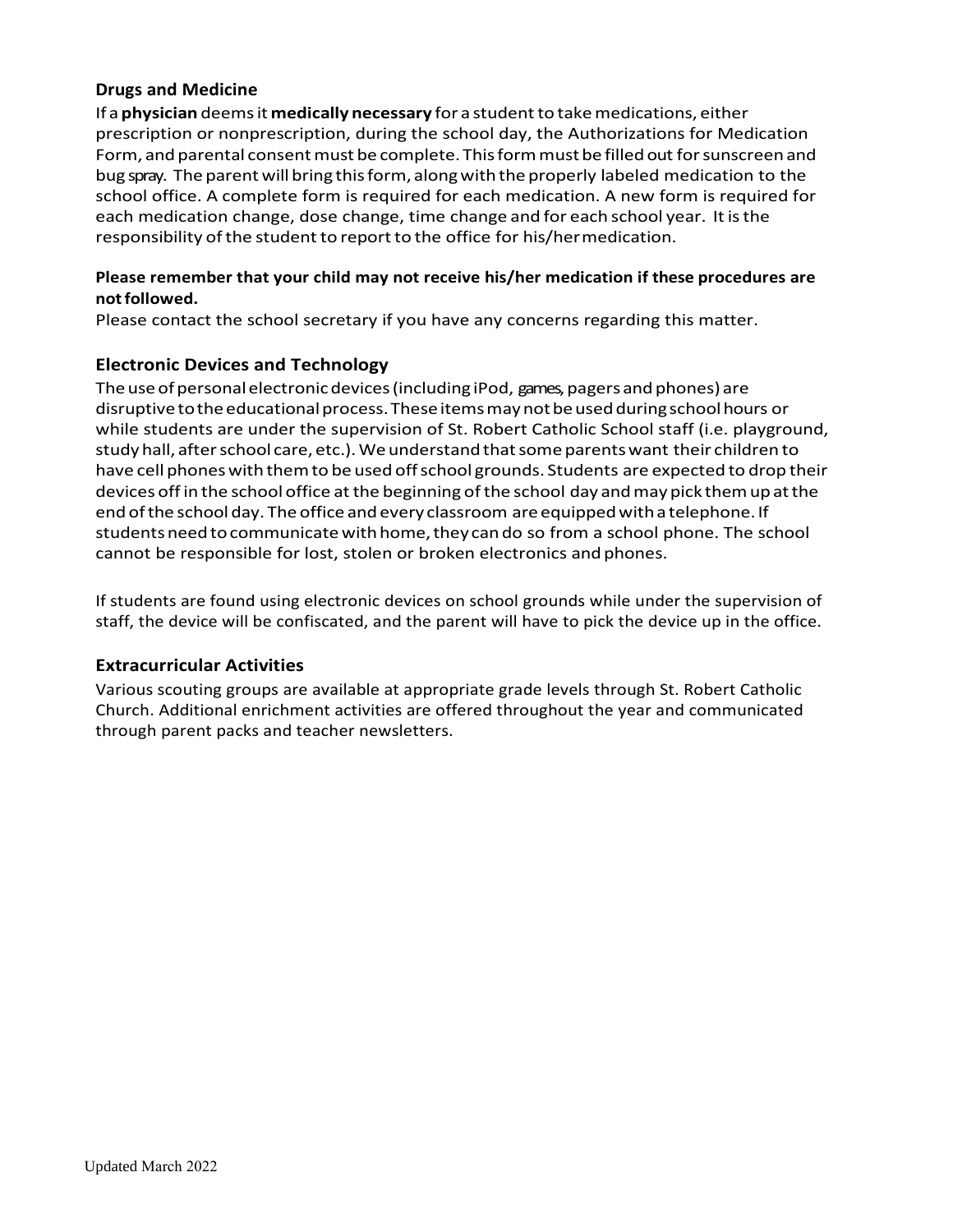# **Field Trips**

St. Robert Catholic School students represent their school community when off campus, on field trips. Student behavior expectations are the same, bothon and off campus. Field trips are often taken in uniform. Students must abide by uniform guidelines while on these field trips. Some field trips may require non-uniform clothing. Parentswill be notifiedofthe appropriate dress via the permission slip. Permission slips must be signed and returned, or a child will not be allowed to participate in the field trip.

Field trip chaperones must…

- 1. Have completed the VIRTUSprogram
- 2. Not allow strangersto interact with the children in their care
- 3. Watch for behavior warning signs in all people the children in your care encounter
- 4. Call given numbers in case of an emergency
- 5. Avoid personal cell phone calls during atrip
- 6. Not purchase gifts or treats for the children in your group
- 7. Expect appropriate, polite behavior from students always
- 8. Report any discipline problemsto the teacherin charge. Please refrain from disciplining children other than using means to ensure immediate safety. Anything else becomes the responsibility of the teacher.

#### **Health and Safety**

Allstudents are coveredby insurance through the school policy in the event of an accident during the school day. The school files accident reports with our insurance.

In case of accident orillness during the school day, parents will be notified. Parents willbe notified by letter if students have been exposed to head lice. All students must meet the immunization requirements ofthe State of Michigan before they will be admitted to school.

# **The school will advise parents when any pesticide application is made to the building via newsletter oremail.**

For the safety of the students, the school conducts mandatory safety drills throughout the year. A minimum of 5 fire drills, 2 tornado drills and 3 lockdown drills are required each school year.

Documentation of the drills is kept at school and uploaded to the school's website as required by law. In addition, the schedule of drills is shared with the county emergency management coordinator.

# **Homework Procedures**

Part of a child's education isthe incorporationof good study habits and concentration into all areas of life. One way to further this goal is for parents to set time aside at home eachday for their children to study without all the usual distractions. This time should be used to complete work sent home from school or as directed by the teacher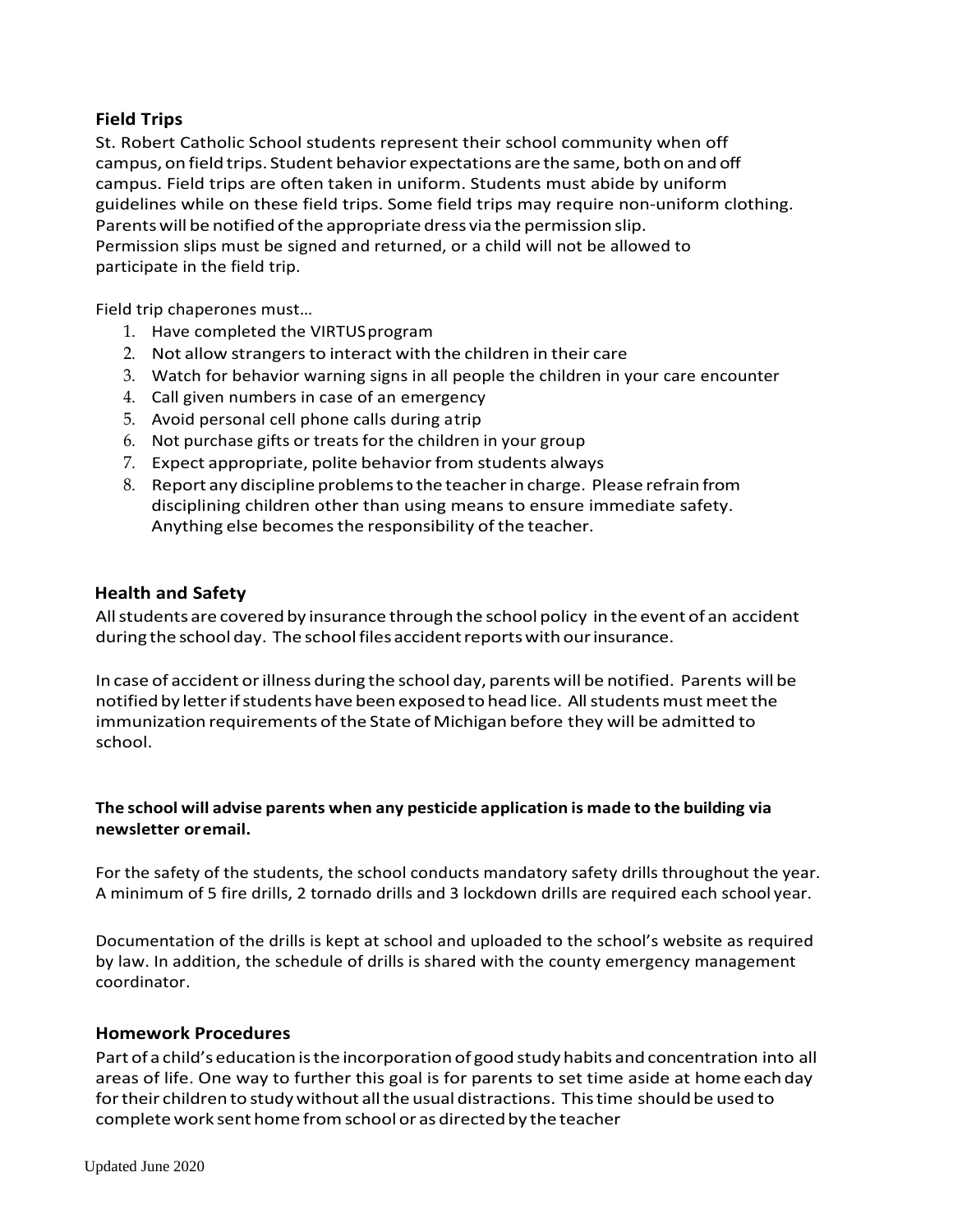#### **Lunch and Snacks**

Nutrition is a necessity of life. During the school year, students will bring 2 snacks from home, one for the morning and one for the afternoon. Water will be accessible, not only at snack but throughout the day. Please send a water bottle with your child each day.

Lunch is *not* provided; parents must *send* a lunch with their child.

We are a **Peanut FREE School**! Please do not send any snacks or lunches that contain peanut products. Students will not be permitted to eat these items and they will be sent home unopened.

#### **Birthday Celebrations**

Each teacher will have a special way to celebrate birthdays for their students. Please refrain from sending in toys or edible treats on your child's birthday. If you would like to donate a book to the classroom, in your child's name, the teacher will read it as a special treat for the class.

Students with summer birthdays are welcome to select another date to celebrate their un-birthday. Please schedule this with your child's teacher.

#### **Library**

The school library is available for use by all students and their parents. Overdue notices will be sent out for books checked out for long periods of time. If a book is lost and cannot be returned, the family will be responsible for replacement of the book.

#### **Parent Involvement & Volunteer Expectations**

Parent involvement is encouraged and appreciated at St. Robert. There are many opportunities for involvement. We ask that each school family donate their time, talent or treasures to help the Home and School Association complete at least one school event. For information contact the school office. Listed below are a few opportunities for parent involvement:

| <b>Playground Supervisor</b> | Lunchroom Supervisors | Home & School     |
|------------------------------|-----------------------|-------------------|
| Chaperone                    | Classroom Reader      | Library Volunteer |
| Parent Speaker               |                       | Office Volunteer  |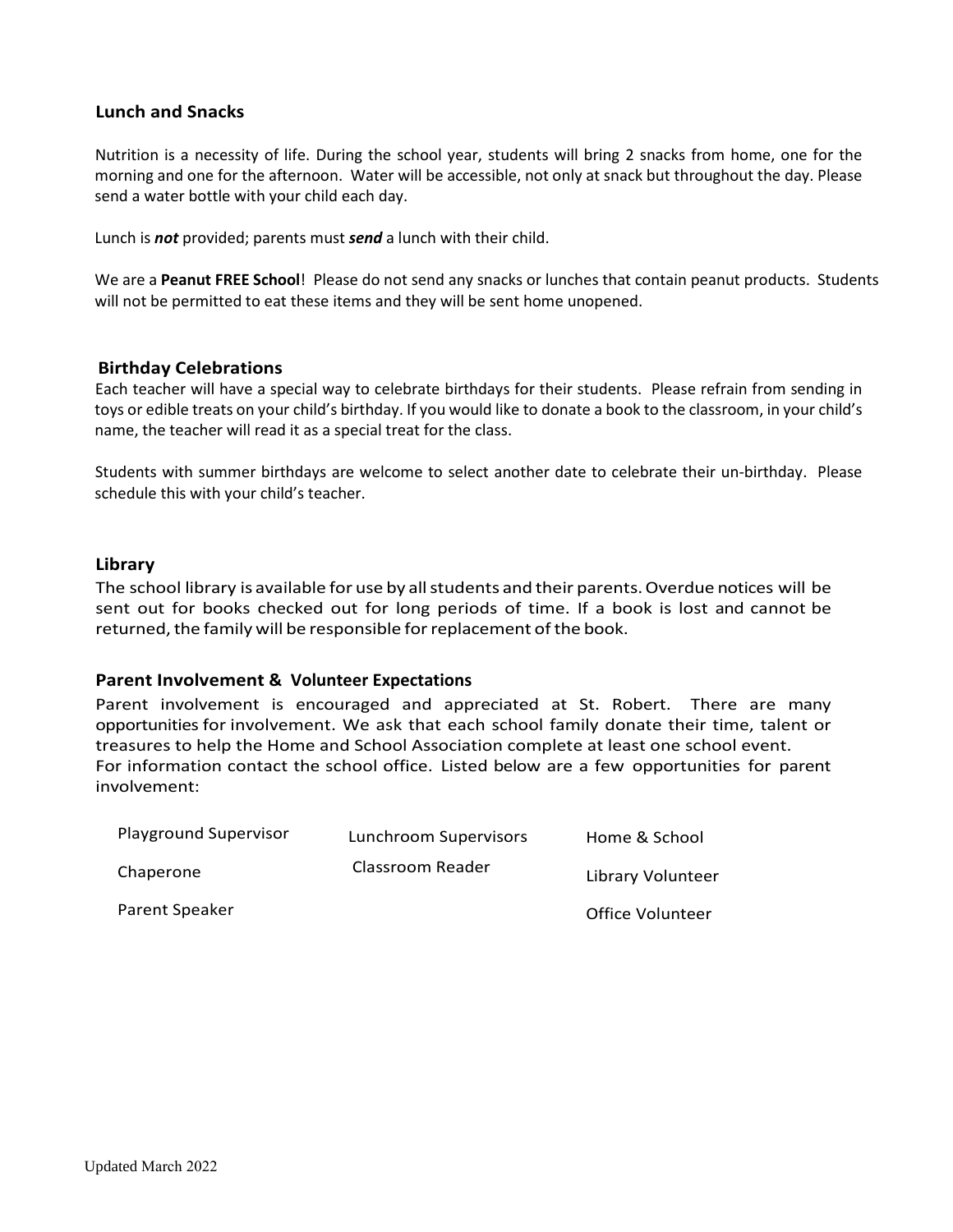All visitors to the school building must sign in at the front office and receive a St. Robert Visitor badge. This badge must be worn during the entire time a visitor is in the building. When leaving the building visitors must sign out and return the badge.

**All school volunteers, school employees, and clergymen who have regular contact with children must attend a Diocesan Awareness Session for the Protecting God's Children Program (Virtus) adopted by the United States Conference of Catholic Bishops to help correct the problem of child sexual abuse within the faith community. The Charter for the Protection of Children and Young People also mandates background checks for all school volunteers and employees.**

# **Parent/Teacher Conferences**

Individual conferences between parents and teachers are scheduled in the fall and late winter. **Please note that if your family schedules a vacation during school conference days, youmaynothaveanopportunityfor a parent/teacherconference.** Parents wishing to have anadditional conferencewith a teacher atanothertimemay contact the teacher for an appointment. Teachers require prior notice for conferences, to prevent interruptions during normal instructional times.

#### **Conflict Policy**

The best way to deal with concerns is to first approach the person with whom there is a problem. Thus, if you have a concern about something a teacher has done, you first approach the teacher. Only after efforts to deal with the teacher have failed should the principal be contacted.Ifyouhavedifficultywiththeprincipal,youshouldfirstcontact the principal to try to achieve a solution that is acceptable to all concerned. If you truly cannot reach a good faith resolution with the principal, then the school board can be contacted. We realize you have given us your greatest gift from God to care for while your child is in school and we take the care of this gift very seriously. If you have a grievance with a teacher or staff member, please follow these guidelines.

- 1. Discussthematter with the appropriate teacher assoon as possible (within a week).Usuallytheconcerncanbeaddressedthroughaninformalconference.
- 2. In some cases, the teacher may direct you to meet with the principal after hearing your concern.
- 3. If a resolution cannot be obtained, the parent and teacher are to schedule a conference with theprincipal.
- 4. If the grievance is pursued, a written grievance is to be directed through appropriate administrative lines. Ultimate decisions will be the responsibility of the principal or schoolboard.

# **School Communications**

Newsletters are sent from the front office monthly. Classroom teachers will alert you to when their newsletters are sent home and the frequency.

St. Robert Catholic School publishes a Family Directory at the beginning of each school year. Families have the option not to add their contact information, if so desired. Published information is available to all families but will not be shared outside of the school community.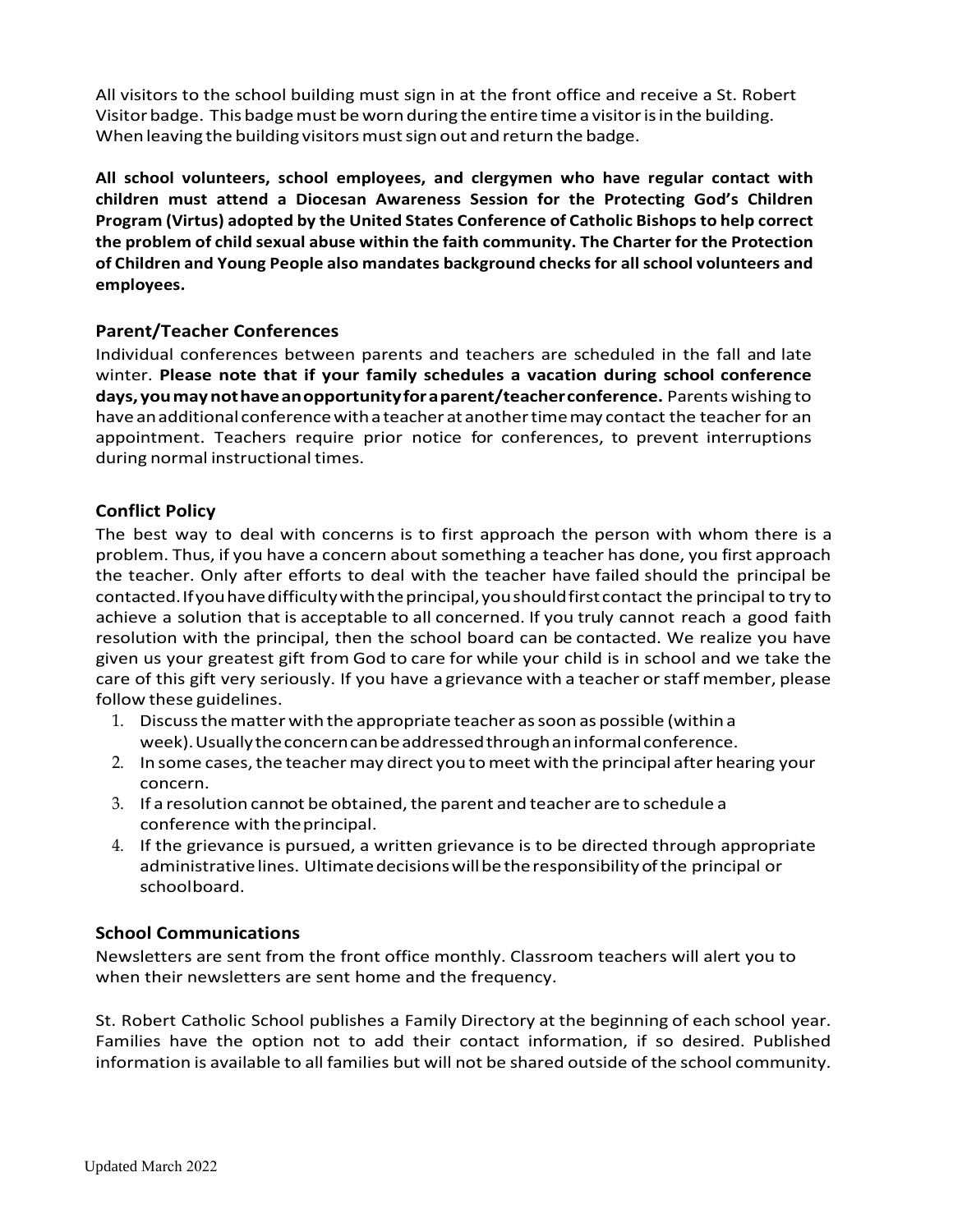#### **Student Photos**

From time to time, photos will be taken of students, student activities, etc. The school reserves the right to use these photos for news releases, the school's website, the yearbook, school-related video and slide presentations, marketing purposes, etc. The school will allow members of the media to take pictures of students, athletic events, and other school activities for publication. A "Media Release" signature is on the information form sent home at the beginning of each school year. If a parent prefers photos of their child(ren) not be used or published, the school must be notified in writing via the provided form.

### **Students with Special Needs**

We affirm our commitment To Teach as Jesus Did; to reach all God's children; to provide a faith-filled and academically excellent education within the Diocese of Grand Rapids. We embrace students of differing abilities and strive to contribute to the development of selfsufficiency and self-confidence. We are dedicated to meet the needs of every child, to the extent that available resources, funding and facilities permit.

#### **Basic Policy Statement**

St. Robert Catholic School provides for a normal range of learning differences and serves students whose instructional program requires minimal adjustments. The system does not offer direct special education instruction. It does, however, provide administrative services to coordinate with resident public schools for the screening and diagnostic evaluation of students and the development of an Adjusted Educational Plan (AEP), or Individualized Education Plan (IEP), or a Behavior Intervention Plan. Direct special education services are provided by the public school district in which the child resides with input and support from St. Robert Catholic School.

Adjustments that allow a student access to the general curriculum, but do not fundamentally lower the standard or expectation of the course, are available to students on an individual basis determined by learning needs and a documented disability. Adjustments do not release students from demonstrating the required knowledge. Rather, adjustments provide students with disabilities the support they need to demonstrate what they know and understand. St. Robert Catholic School strives to address and make appropriate adjustments for special learning needs, but in some cases it may not be feasible. If the system does not have the resourcesto address the need that has emerged, if an appropriate education requires more than minimal adjustments, if the student seriously disrupts other students' learning, or if the student puts the safety of staff or other students at risk, enrollment may be terminated. In such cases, St. Robert Catholic School will attempt to assist families in finding appropriate alternatives.

# **Identification of Students with Special Needs**

St. Robert Catholic School does not offer a special education program.We do, however, work with the parents to make every effort to accommodate children with identified special needs. It is important that parents are forthcoming in registration forms to help us meet a student's needs and provide any records necessary for St. Robert Catholic School to assess appropriate accommodations. The refusal to provide such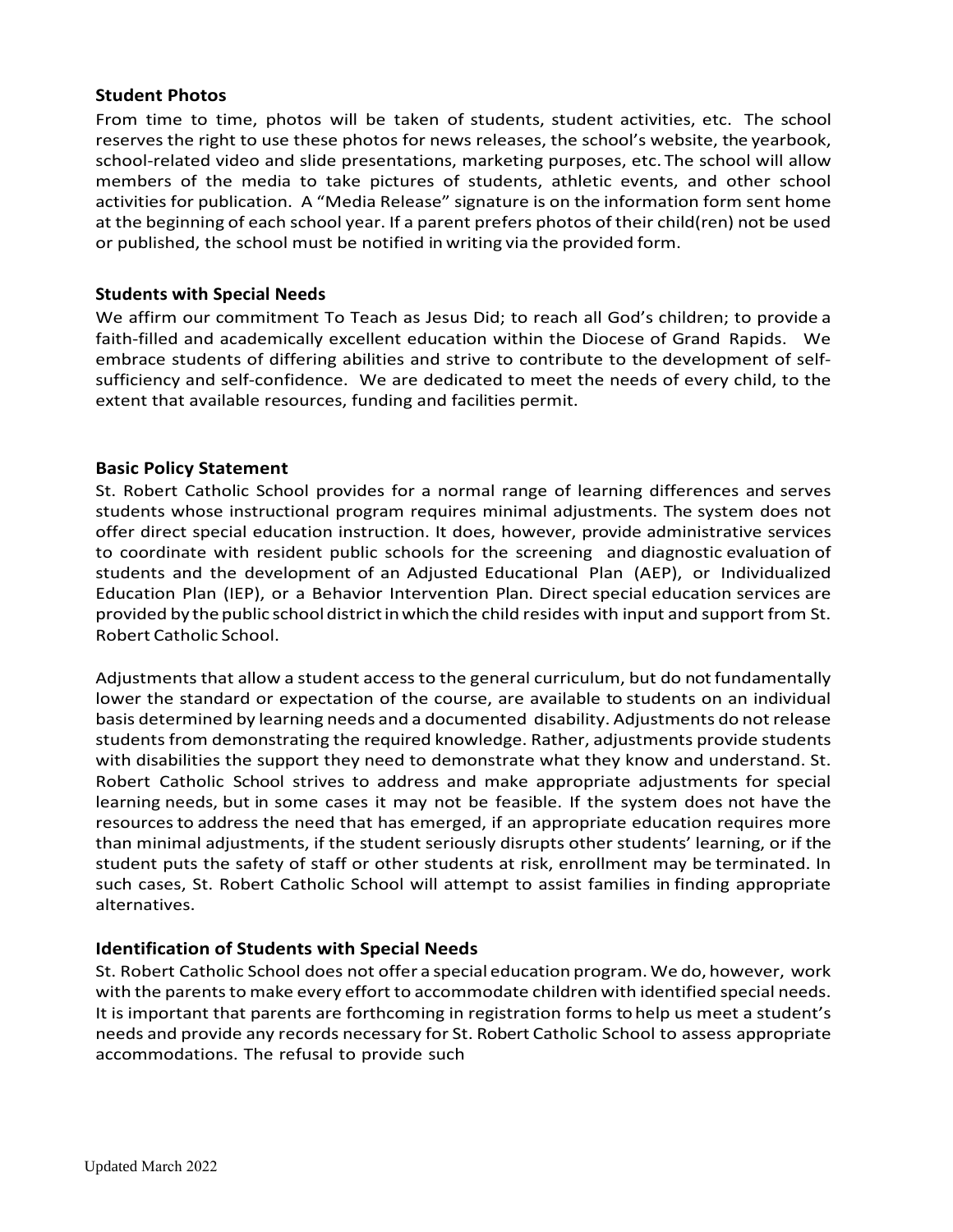information is grounds for terminating enrollment in the school. Modifications will be reviewed on a semester basis or as needed to ensure adequate progress. If potential special needs are identified while at St. Robert Catholic School, the administration and teacher will meet with parents to discuss the potential needs and accommodations available for the student, the referral process to public schools for additional services and/or to have your child evaluated. The results of the evaluation will be shared with the school and parents, and a plan implemented on behalf of the child. In order to accommodate a student who has been evaluated for special learning needs, parents are strongly encouraged to share educational/psychological testing results and any resulting prognosis or treatment plan with the school.

#### **Educational Plans**

If a student has a documented disability, a copy of the Individualized Education Plan (IEP) (provided by the public schools), and/or Adjusted Educational Plan (AEP) (provided by St. Robert Catholic School) should be maintained in the student's confidential file. Students who have a documented disability but do not qualify for services through the local public school may be eligible for accommodationsthrough an AEP written at St. Robert Catholic School. St. Robert Catholic School makes every attempt to adhere to the recommendations set forth by servicing educational institutions. The classroom teacher and parents, will monitor the student's progress throughout the year as well as the services provided by the LEA.

#### **Title IX Coordinator**

To the extent that Title IX of the U.S. Education Amendments of 1972 applies to St.Robert Catholic School, the principal is appointed the Title IX coordinator. St. Robert Catholic School abides by Policy #4166.4 and its accompanying regulations found in the Policy Manual of the Catholic Schools – Diocese of Grand Rapids regarding avoidance of harassment. The principal will answer questions and disseminate information about Policy #4166.4, investigate complaints, and take appropriate corrective action pursuant to thispolicy.

# **Transportation**

Transportation to St. Robert Catholic School is provided by the Forest Hills Public Schools for those students who live within the boundaries of FHPS and more than 1mile from the school. If there are any questions concerning transportation, please call the Forest Hills Public Schools Transportation Office at 493-8785.

#### **Tuition and Fees**

For students to be enrolled in school, their registration fees, \$125 per student, must be paid at the time of registration. Tuition and fees are combined and divided into monthly payments collected through SMART tuition. Any family that experiences financial difficulty during the school year should immediately speak with their pastor or the Principal. Some arrangements and grace periods can be arranged in emergency situations.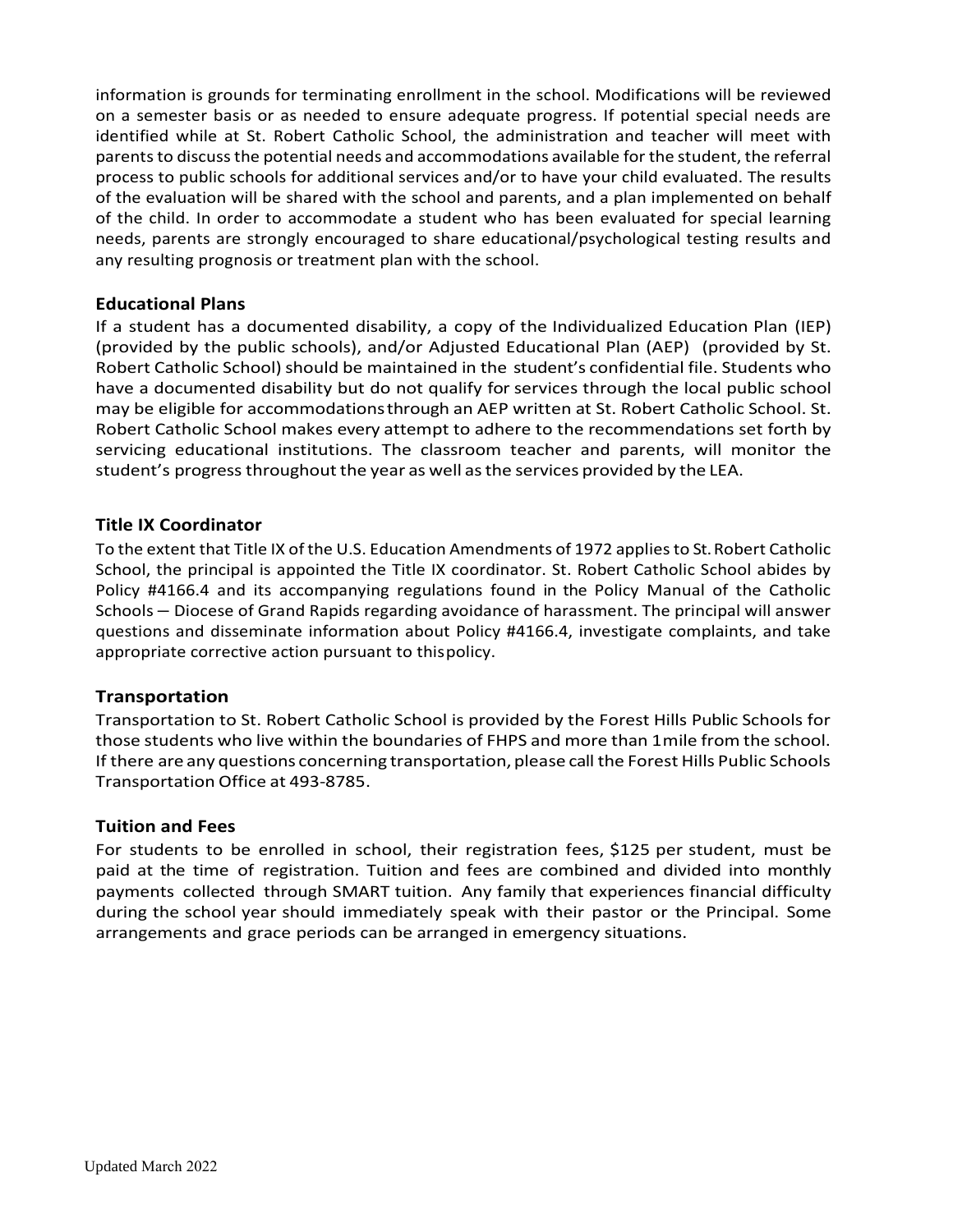# **Emergency/Crisis Procedures**

Due to a crisis, if our school location becomes unsafe, our evacuation/relocation plan is as follows:

The students will proceed to: The Parish Rectory 6477 Ada Dr SE Ada, MI 49301

The Children will remain at this location until parents come to retrieve them or authorities relocate us. If necessary, we will walk to Ada Congregational, which is right across the street from our school. Parents will be notified by email or text via a Remind.com about the new pick up location. Parents will also receive a call from the principal or classroom teacher. If students with special needs are in attendance they will be moved or cared for according to their IEP.

**Fire Procedure:** In the event of a fire:

- **●** The fire alarm will be activated, and the fire department will be called
- **●** Teachers will take their "go bags" and direct students to follow the drill procedures and move to the designated space outside of the building.
- **•** If the students need to leave the school grounds, they will go to:

The Parish Rectory 6477 Ada Dr SE Ada, MI 49301

The Children will remain at this location until parents come to retrieve them or authorities relocate us. If necessary, we will walk to Ada Congregational, which is right across the street from our school. Parents will be notified by email or text via a Remind.com about the new pick up location. Parents will also receive a call from the principal or classroom teacher. If students with special needs are in attendance they will be moved or cared for according to their IEP.

The students will practice 5 fire drills per year, 3 held before December 1. In a fire drill, students will silently exit the building and move to a designated place located a safe distance from the building. The route/location for fire drills will be posted in the classroom.

**Tornado Procedure:** In the event the National Weather Service issues a tornado warning for Kent County:

- An announcement will be made for teachers and students to move to the designated shelter. The location forthe tornado shelteris posted in the classroom.
- Teachers and students will proceed to the designated safe areas (bathrooms, hallways, and stairwells) of theschool.
- Students will be instructed to sit on the floor and covertheir necks with their hands.
- Teachers and students will remain in the safe areas until given the all clear.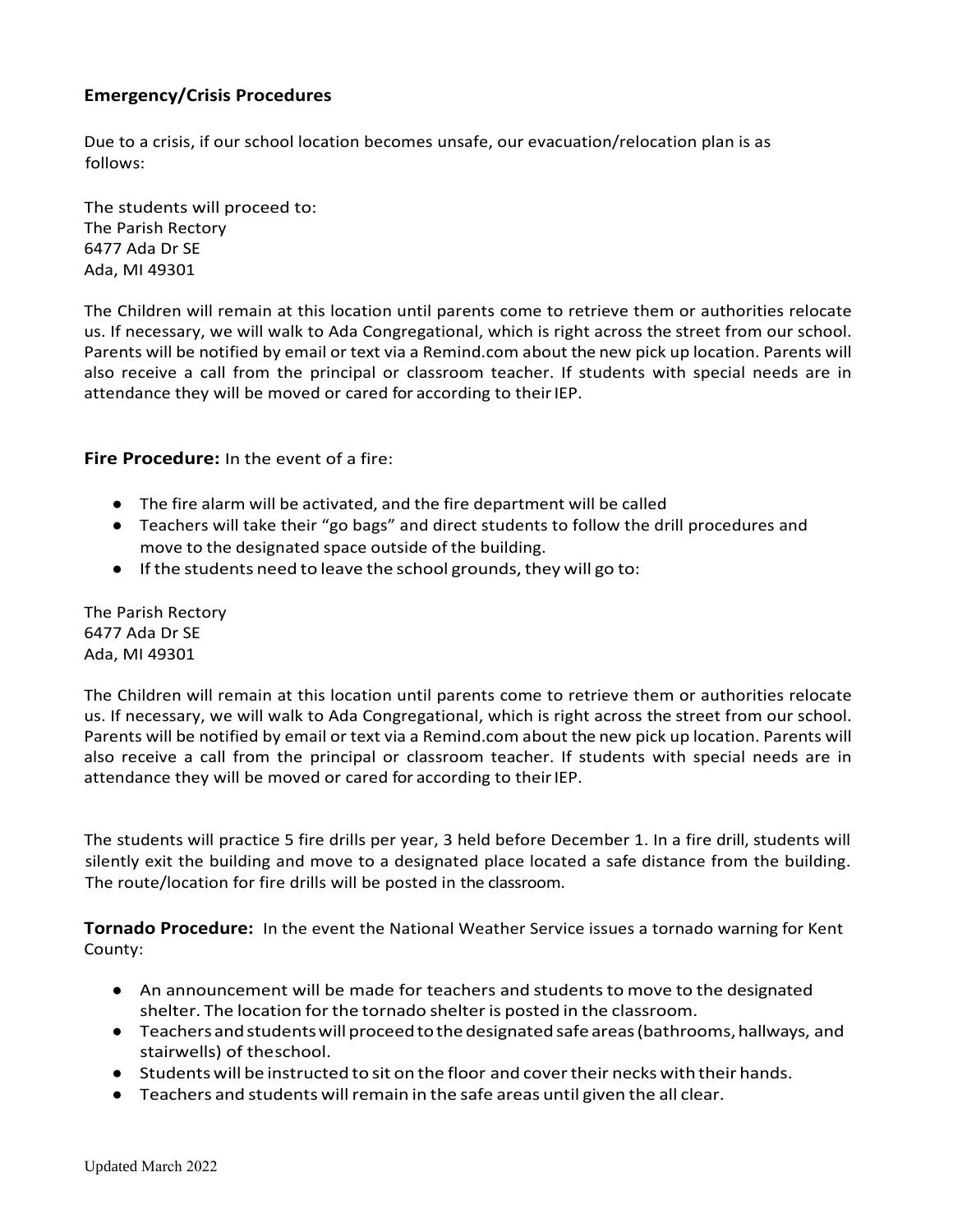**●** If the students need to leave the school grounds after a tornado due to structural damage, they will go to:

The Parish Rectory 6477 Ada Dr SE Ada, MI 49301

The Children will remain at this location until parents come to retrieve them or authorities relocate us. If necessary, we will walk to Ada Congregational, which is right across the street from our school. Parents will be notified by email or text via a Remind.com about the new pick up location. Parents will also receive a call from the principal or classroom teacher. If students with special needs are in attendance they will be moved or cared for according to their IEP.

The students will practice 2 tornado drills per year.

**Crisis/Lockdown Procedure:** If an intruder enters the school or there is a dangerous situation in the school, a school wide lockdown will be put into effect.

- An announcement will be made from the school office alerting the teachers and students that we are in lockdown.
- Teachers will close/lock classroom doors and blinds and turn off the lights.
- Faculty and students will move to the classroom bathroom or other designated area in the classroom that is away from doors and windows.
- Students will be instructed by theirteachersto remain quiet during the lockdown.
- In a situation where leaving the building is the best safety method, teachers will gather their students and "go bag" with class lists including family phone numbers and first aid supplies and head to:

The Parish Rectory 6477 Ada Dr SE Ada, MI 49301

The Children will remain at this location until parents come to retrieve them or authorities relocate us. If necessary, we will walk to Ada Congregational, which is right across the street from our school. Parents will be notified by email or text via a Remind.com about the new pick up location. Parents will also receive a call from the principal or classroom teacher. If students with special needs are in attendance they will be moved or cared for according to their IEP.

**Serious Accident or Illness:** In the event of a serious accident or illness:

- The teacher/administrator will remain with the sick child.
- The teacher/administrator will administer emergency first aid asnecessary.
- 911 will be called to:
	- 6477 Ada Dr. SE
	- Ada, MI 49301
- Parents will be called. If the parents cannot be reached, the emergency contact will be called.
- The teacher/administrator will accompany the student to the hospital if the parent is not called or has not arrived and transport is necessary.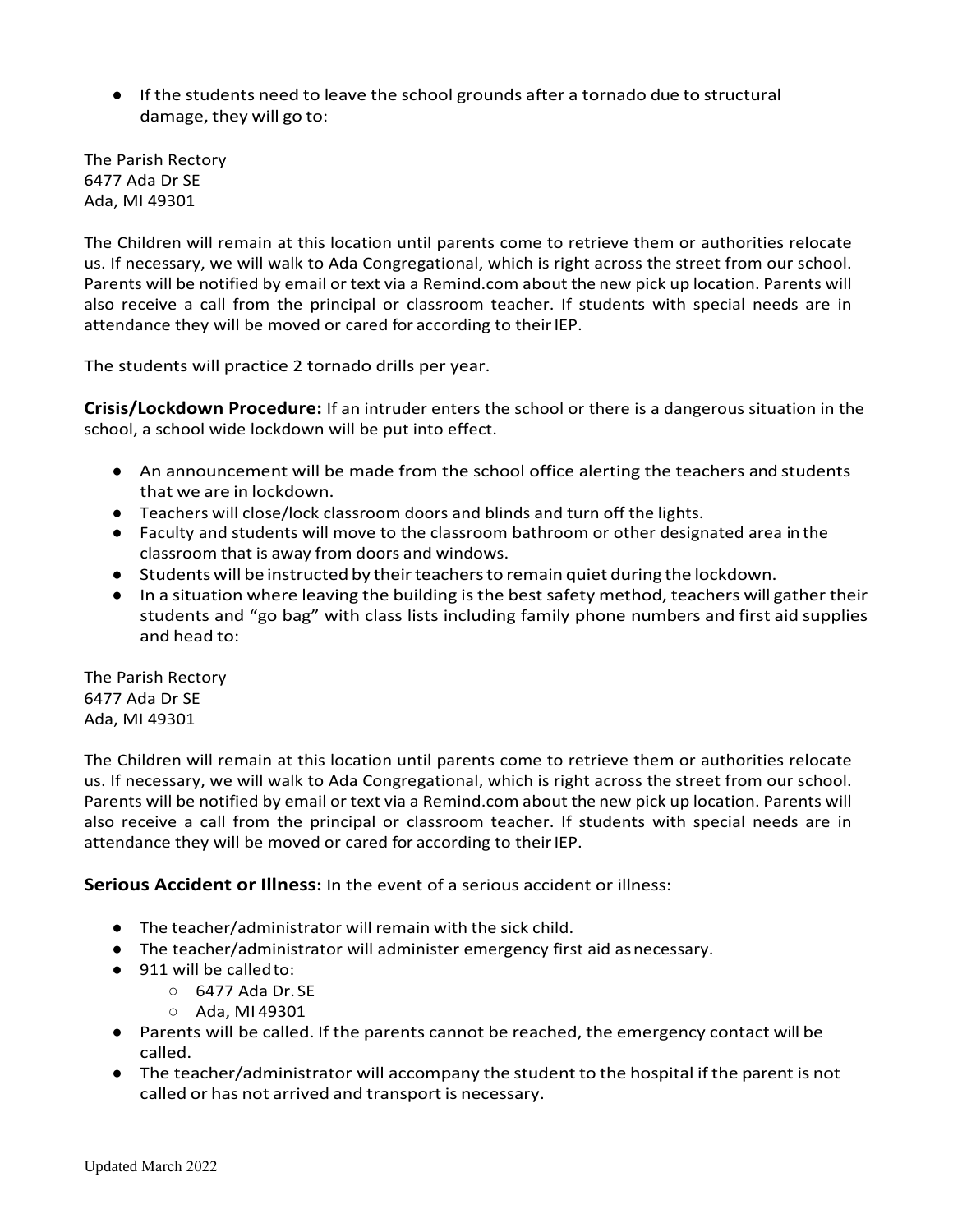**Inappropriate Conduct:** In the event of inappropriate conduct:

- The teacher or administrator will remove the child from the situation.
- 911 may be called to:
	- 6477 Ada Dr. SE
	- Ada, MI 49301
- Parents will be called. If the parents cannot be reached, the emergency contact will be called.

**Missing Child:** If a child is missing:

- The staff member will immediately inform the school administrator.
- The bathrooms, playground, lunchroom,storage closets will all be searched.
- 911 will be called to:
	- 6477 Ada Dr. SE
	- Ada, MI 49301
- Parents will be called. If the parents cannot be reached, the emergency contact will be called.

**Winter Storm:** In the event of a winter storm while children are present:

- The administrator or staff-member-in-charge will determine if the facility can stay open or if it must close.
- If the facility must close, parents will be called to inform them that children need to be picked up.
- Call parents of children scheduled to arrive to inform them not to come.
- Send a text alert on Remind.com about the closure due to weather

**Loss of Power/Water/Gas Leak:** If the school loses power, water, or has a gas leak **while children are present**:

- The administrator or staff-member-in-charge will determine if the facility can stay open or if it must close.
- If the facility must close, parents will be called to inform them that children need to be picked up.
- Call parents of children scheduled to arrive to inform them not to come.
- Send a text alert on Remind.com to school families about the closure due to loss of power, water, or a gasleak.

**Loss of Power/Water/Gas Leak:** If the school loses power, water, or has a gas leak **before school has opened for the day**:

- The administrator or staff-member-in-charge will determine if the facility can open, or if it must remain closed.
- If the facility will remain closed, the administrator will send a text alert on Remind.com to school families about the closure due to loss of power, water, or agas leak.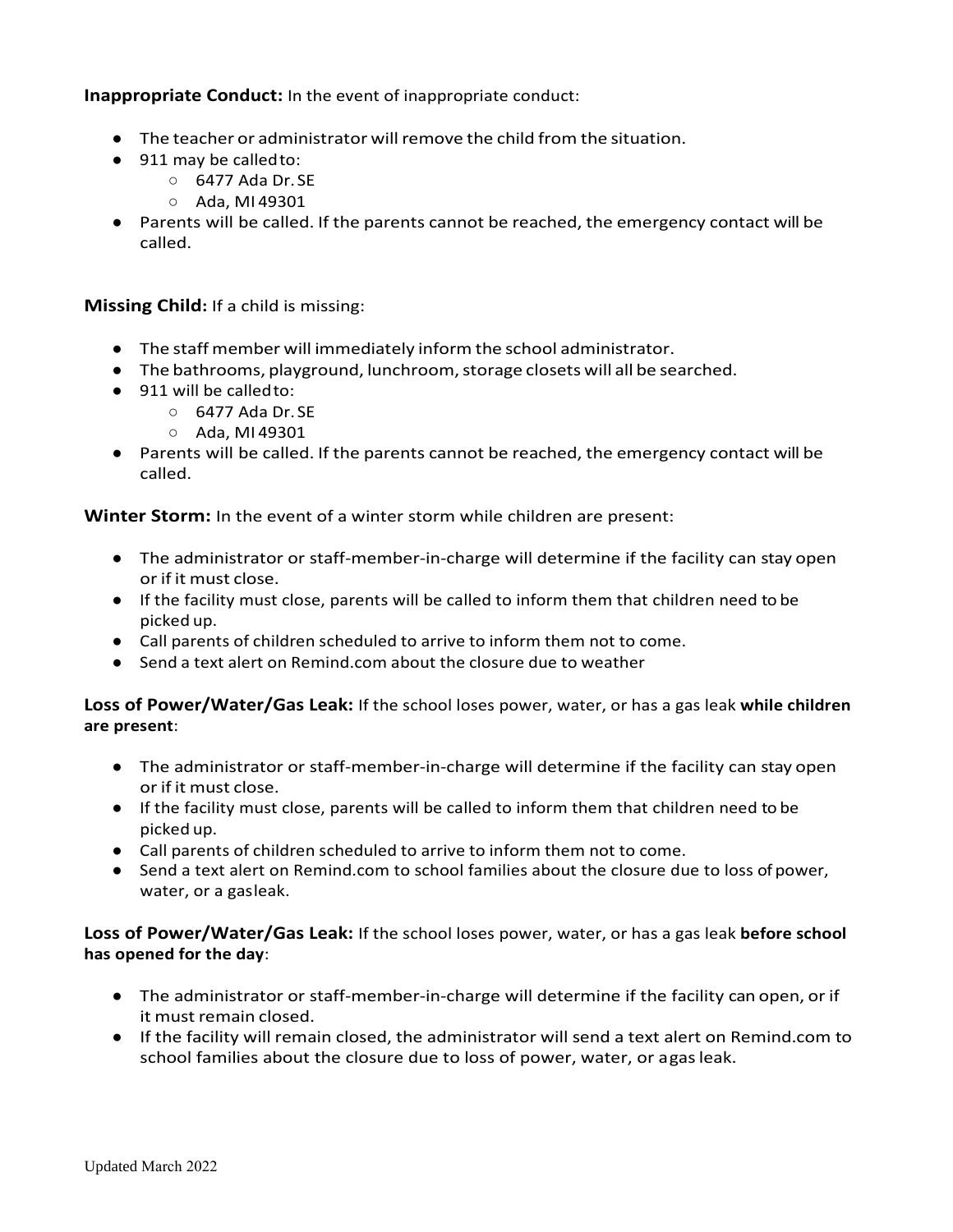#### **Weapons – GUN FREE SCHOOL**

Michigan prohibits any person from possessing a firearm in a "weapon free schoolzone," (defined to include any public, private, denominational, or parochial school offering developmental kindergarten, kindergarten, or grades one through twelve), as well as in vehicles used by a school to transport students to or from school property.

Though Michigan allows concealed handgun license holders (and concealed weapons license holders from other states) to carry non-concealed firearms in weapons-free school zones, it prohibits such individuals from carrying concealed handguns on the premises of a school or school property, except that a parent or legal guardian of a student of the school is not precluded from carrying a concealed handgun while in a vehicle on school property, if he or she is dropping the student off at the school or picking the student up from the school.

Michigan also prohibits persons from engaging in a list of firearm-related conduct and criminal offenses in any weapons-free school zone.

In Michigan, if a pupil possesses a firearm in a weapons-free school zone, the school board or its designee are required to expel the pupil from the school district permanently, subject to possible reinstatement.

St. Robert Catholic School is a Gun Free/Weapon Free area. Any student determined to have brought a firearm to school will be expelled for a period of notlessthan 180 days. Any student discovered to be, or suspected of, carrying, possessing, concealing, or transferring a weapon on school premises or in the immediate vicinity of the school shall be suspended from school pending investigation by the appropriate public safety agency. The Discipline Code will be followed. "Look alike" and toy weapons are prohibited and will be considered "dangerous weapons". Thisprohibition**includes**any costume or prop for plays or presentations. There will be no exception to this.

#### **Wellness Policy**

St. Robert Catholic School is committed to creating a healthy school environmentthat enhances the development of lifelong wellness practices to promote healthy eating and physical activities that support student achievement.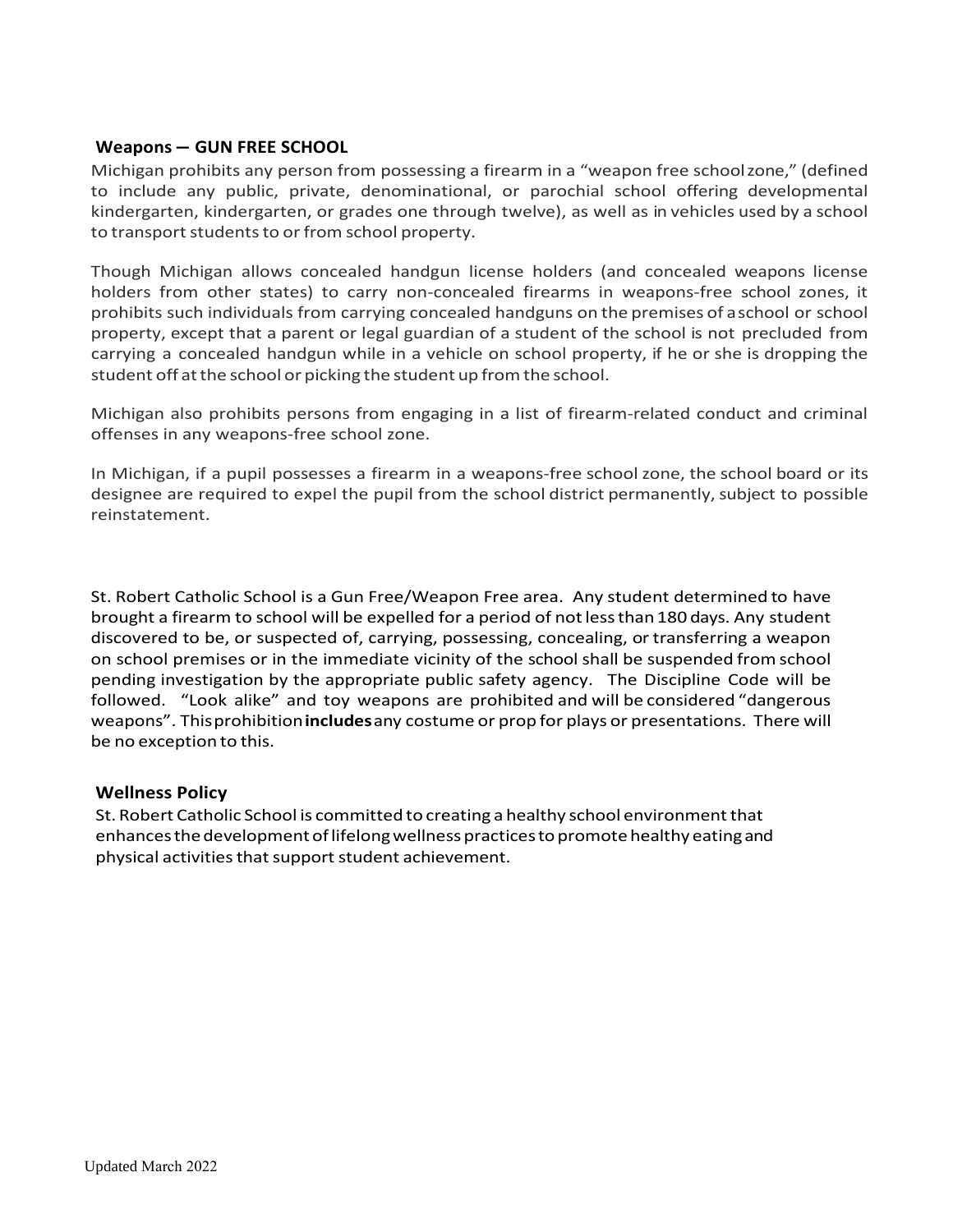### **ST. ROBERT CATHOLIC SCHOOL UNIFORMS 2021-2022**

**Parents and teachers are partners in maintaining the integrity of our uniform code. Help us by seeing that your child is appropriately dressed before he/she leaves for school. Please include a change of clothes in your child's backpack in the event your child has an accident or other clothing mishap during the day.**

# **All St. Robert Catholic School uniform apparel must be purchased through** *Educational Outfitters* **online or in Grand Rapids or Lands' End online.**

| Elementary                                                                                                                                                                                                       |                                                                                                                                                                                                                                  |  |  |  |  |
|------------------------------------------------------------------------------------------------------------------------------------------------------------------------------------------------------------------|----------------------------------------------------------------------------------------------------------------------------------------------------------------------------------------------------------------------------------|--|--|--|--|
| <b>Girls</b><br>teal t-shirt dress<br>grey skirt<br>grey or black pants<br>grey or black shorts<br>white or teal polo (long or short sleeves)<br>grey or black sweater<br>black $\frac{1}{4}$ or full zip jacket | <b>Boys</b><br>grey or black pants<br>$\bullet$<br>grey or black shorts<br>$\bullet$<br>white or teal polo (long or short sleeves)<br>$\bullet$<br>grey or black sweater<br>$\bullet$<br>black ¼ or full zip jacket<br>$\bullet$ |  |  |  |  |
| Socks or tights must be white, grey or<br>black<br>If leggings are worn, they must be grey or<br>black and ankle.<br>Shoes must have a closed heel and toe<br>Fashion boots may not be worn with the<br>uniform. | Socks must be white, grey, or black<br>$\bullet$<br>Shoes must have a closed heel and toe<br>$\bullet$<br>Undershirts must be white.<br>$\bullet$                                                                                |  |  |  |  |

# **Additional guidelines:**

| <b>Jewelry</b>                                                                                                                                                 |                                                                                                       |  |  |  |  |
|----------------------------------------------------------------------------------------------------------------------------------------------------------------|-------------------------------------------------------------------------------------------------------|--|--|--|--|
| Girls should wear shorts under skirts and<br>dresses.<br>Girls may wear modest earrings<br>$\bullet$<br>One necklace, bracelet, ring, and<br>watch are allowed | Boys are not allowed to wear<br>earrings.<br>• One necklace, bracelet, ring, and<br>watch are allowed |  |  |  |  |
| Hair                                                                                                                                                           |                                                                                                       |  |  |  |  |
| Girls: Hair is to be a natural color, clean, neatly combed and styled in a non-distracting<br>manner.                                                          |                                                                                                       |  |  |  |  |

- **Boys**: Hair is to be a natural color, clean, neatly combed, not totally covering the ears or eyes, or falling below the shirt collar.
- **Clothing must not be cut, torn, patched, stained, or faded.**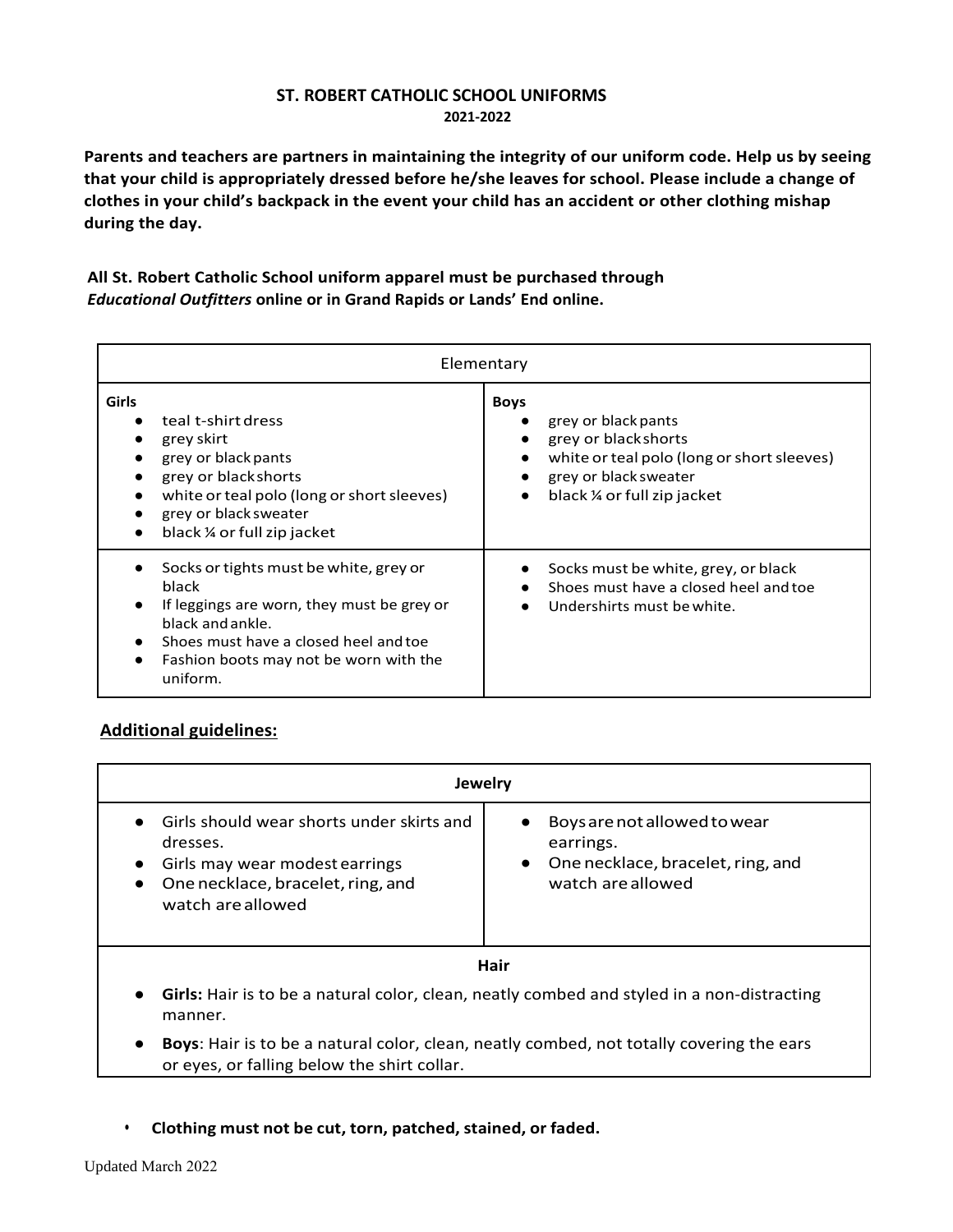- **All clothing**mustbe**worn**in a **modestmanner(not clinging,baggy,or illfitting and no midriffshowing)** befitting the character ofthe school.
- **K-8 need not change for gym** but **must wear tennis shoes.** We suggest all girls wear pants or shorts on days that PE is scheduled, or that they wear shorts under their skirts and jumpers.
- **Uniform Holidays are noted on the monthly calendar. Students may choose not to wear a uniform on these days. The following are not acceptable on Uniform Holidays:**
- Tank tops.
- Hemlines shorter than 3 inches from the floor when kneeling.
- T-shirts with inappropriate messages or promotions
- Hats
- Anything that exposes themidriff
- Flip Flops

# **Consequences for incorrect uniform apparel:**

**1st time –** Uniform communication sent home.

- **2nd time** Phone call home for correct apparel.
- St. Robert Catholic School staff reserve the right to make a judgment on proper attire and appearance appropriate for St. Robert Catholic School.

# **St. Robert Catholic School Code of Conduct**

Positive relationships and expectations for children are key components of our programs. We encourage self-control, self-direction, self-esteem, and cooperation when dealing with discipline situations. We concentrate on appropriate behavior among the children andbetween children and adults. One of our primary goals is to promote growth in your child's social and emotional development and keep conflicts to a minimum. We promote positive behaviors and promote trusting relationships among students and staff.

Each classroom has a calming corner where students are encouraged to spend time if they are struggling with an emotion. This calming corner gives the students as much (or little) time as needed to gain control of their emotions. Students are neverforced to visit the calming corner. They may choose to go on their own or with the suggestion from a teacher.

# **Parent Notification**

Parents will be notified via a phone call or email from the school office depending on the severity of the student action. Students will have the opportunity to talk to their parents during this call.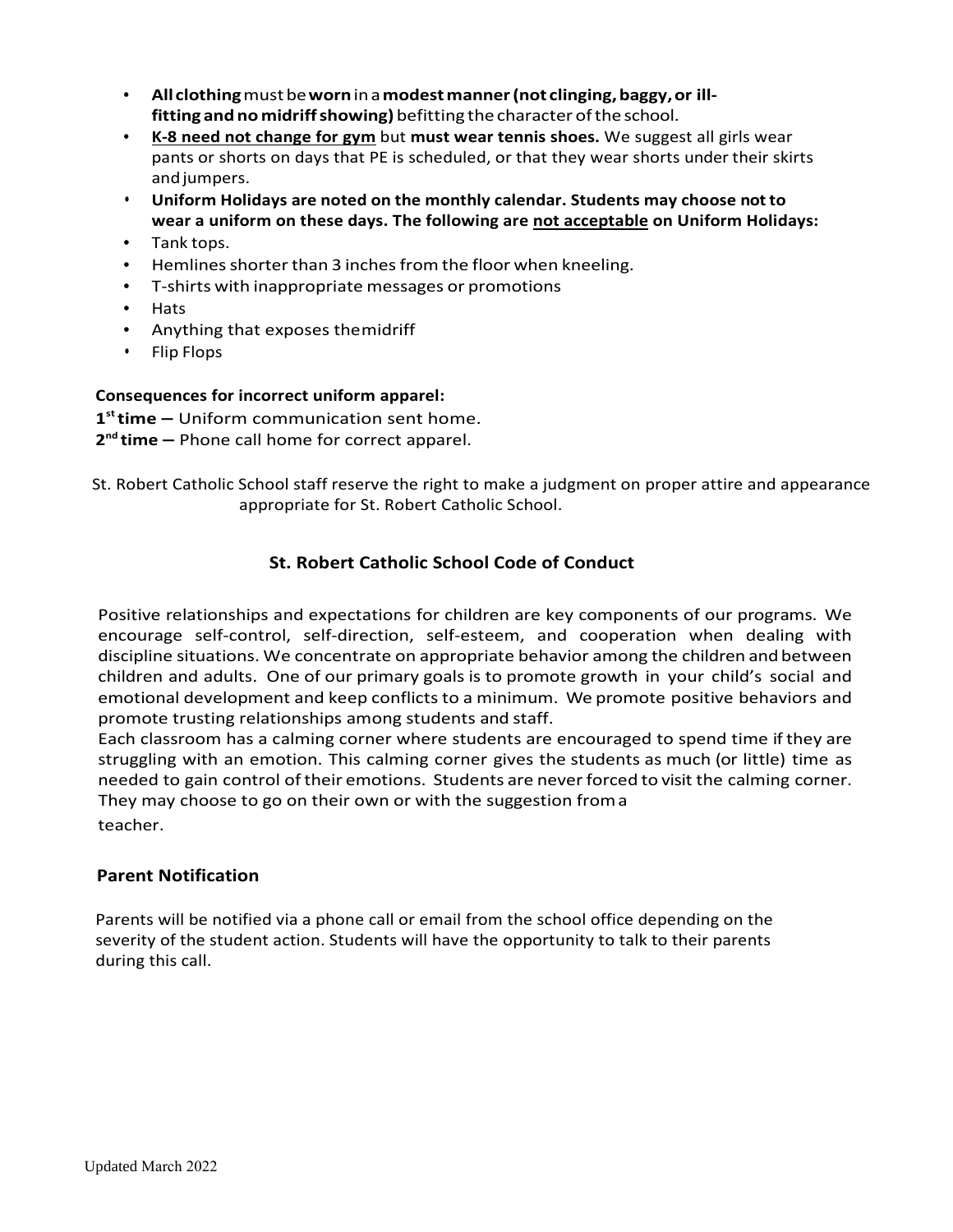# **St. Robert Catholic School**

**Behavior Rubric**

| <b>BEHAVIOR</b>                                                                                               | <b>First</b><br><b>Occurrence</b>                               | Second<br><b>Occurrence</b>                                                                                                                                                                   | <b>Third</b><br><b>Occurrence</b>                                           | Subsequent<br><b>Occurrences</b>                                                                      |
|---------------------------------------------------------------------------------------------------------------|-----------------------------------------------------------------|-----------------------------------------------------------------------------------------------------------------------------------------------------------------------------------------------|-----------------------------------------------------------------------------|-------------------------------------------------------------------------------------------------------|
| <b>Type A</b><br><b>DISRESPECT</b><br><b>HORSEPLAY</b>                                                        | <b>Verbal Reminder</b>                                          | <b>Verbal Reminder</b><br><b>Virtuous Reminder</b>                                                                                                                                            | <b>Verbal Reminder</b><br><b>Virtuous Reminder</b>                          | <b>Verbal Reminder</b><br><b>Virtuous Reminder</b><br><b>Student calls parent</b><br><b>Detention</b> |
| <b>Type B</b><br><b>RUMORS AND</b><br><b>TEASING</b><br><b>ACADEMIC</b><br><b>CHEATING</b><br><b>SWEARING</b> | <b>Verbal Reminder Virtuousl</b><br>Reminder                    | <b>VirtuousReminder</b><br><b>Student Calls Parent 1</b><br>day detention                                                                                                                     | <b>Virtuous Reminder</b><br><b>Student calls parent</b><br>2 days detention | <b>Virtuous Reminder 1</b><br>day ISS<br><b>Parent Conference</b>                                     |
| Type C<br><b>HARASSMENT</b><br><b>PHYSICAL</b><br><b>AGGRESSION</b><br><b>VANDALISM</b>                       | <b>Virtuous Reminder 2</b><br>days detention                    | <b>Virtuous Reminder 2</b><br>days ISS<br><b>Parent Conference</b>                                                                                                                            | <b>Virtuous Reminder 1</b><br>$-3$ days OSS<br><b>Parent Conference</b>     | <b>Virtuous Reminder 3</b><br>$-5$ days OSS<br><b>Parent Conference</b>                               |
| <b>Type D</b><br><b>THREATS TO A SAFE</b><br><b>ENVIRONMENT</b>                                               | <b>Virtuous Reminder 3</b><br>- 5 days OSS Parent<br>Conference | <b>Recommendation for Expulsion</b><br>*St. Robert Catholic School will uphold all state and federal laws<br>regarding<br>Type D behavior violations and proper authorities will be notified. |                                                                             |                                                                                                       |

This rubric is intended to be used for guidance. Staff will use discretion as necessary to meet the needs of eachchild.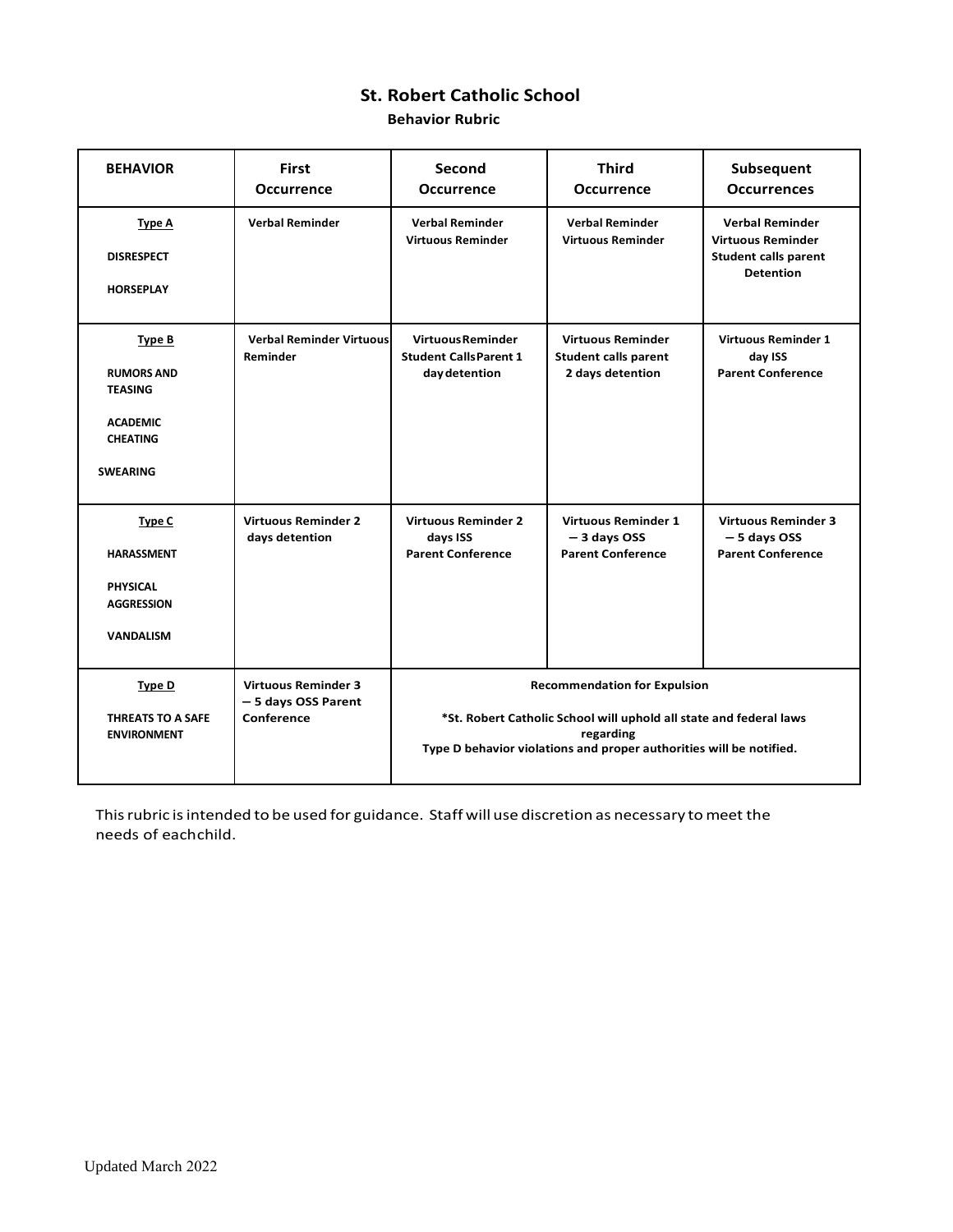#### **Persistent Disobedience**

When a student reaches a total of fifteen (15) days of In-School Suspension and/or Out-of-School Suspension, he/she will be recommended for expulsion from St. Robert Catholic School.

It is not possible, nor is this document intended to identify all infractions that may occur. Teachers have latitude in the setting of their own classroom rules and expectations. Consequences stated must be understoodto be the minimumdisciplinary actiontaken. Dependingonseverity,the studentmay receive up to themaximum consequence upon the first occurrence. The administrator has the authority in his/her discretion, to identify other acts that constitute infractions under this policy, and to establish appropriate discipline.

An Intervention Team may be assembled to address specific student needs at the discretion of the administrator.

Therefore, the following guidelines are established for detentions suspensions:

#### **Detention Guidelines**

- 1. Detention is served under the supervision of the homeroom teacher or other designated staff during lunch/recess or after school, as designated by the teacher.
- 2. Detention is served following parent notification.
- 3. Studentswho need to reschedule an assigned detentionmustmeetwith the teacherforpermission prior to the scheduled detention.
- 4. Failure to serve an assigned detention result in one (1) additional detention.
- 5. Failure to arrive on time for an assigned detention result in one (1) additional detention.
- 6. Itisthe responsibility ofthe family to make necessary and proper arrangementsfor transportation.
- 7. Failure to comply with the expected behavior, as defined by supervising staff, results in one (1) In-School Suspension.
- 8. Students who are in the Athletic Program, who receive a detention will not be allowed to practice the night of the detention.

# **In-School Suspension (ISS) Guidelines**

- 1. Students are to reportimmediately to the school office when they enter the school building.
- 2. If a student is absent on the day of his/her assigned ISS, the student is required to make up the ISS.
- 3. If a student becomesill during the ISS and needsto go home,the time spent does not count and the student is required to make up an entire ISS day.
- 4. Students are allowed only to work on assigned schoolwork.
- 5. Schoolworkmust be completed in ISS and given to the ISS supervisorforreturn to the homeroom teacher.
- 6. Without exception, all regular school rules contained in the parent/student handbook are in effect while in ISS.
- 7. A student serving ISS cannot participate in any school activity on the day suspension is being served. This includes Athletic practice andcompetitions.
- 8. Students who do not cooperate during ISS are assigned one (1) Out-of-School Suspension for the following school day.

# **Out-of-School Suspension (OSS) Guidelines**

- 1. Students do not report to school, school related extracurricular activities, or any school event on the day of the OSS.
- 2. A parent conference with the administratoris**required** before re-admittance.
- 3. Students who do not comply with these guidelines are immediately recommended for expulsion.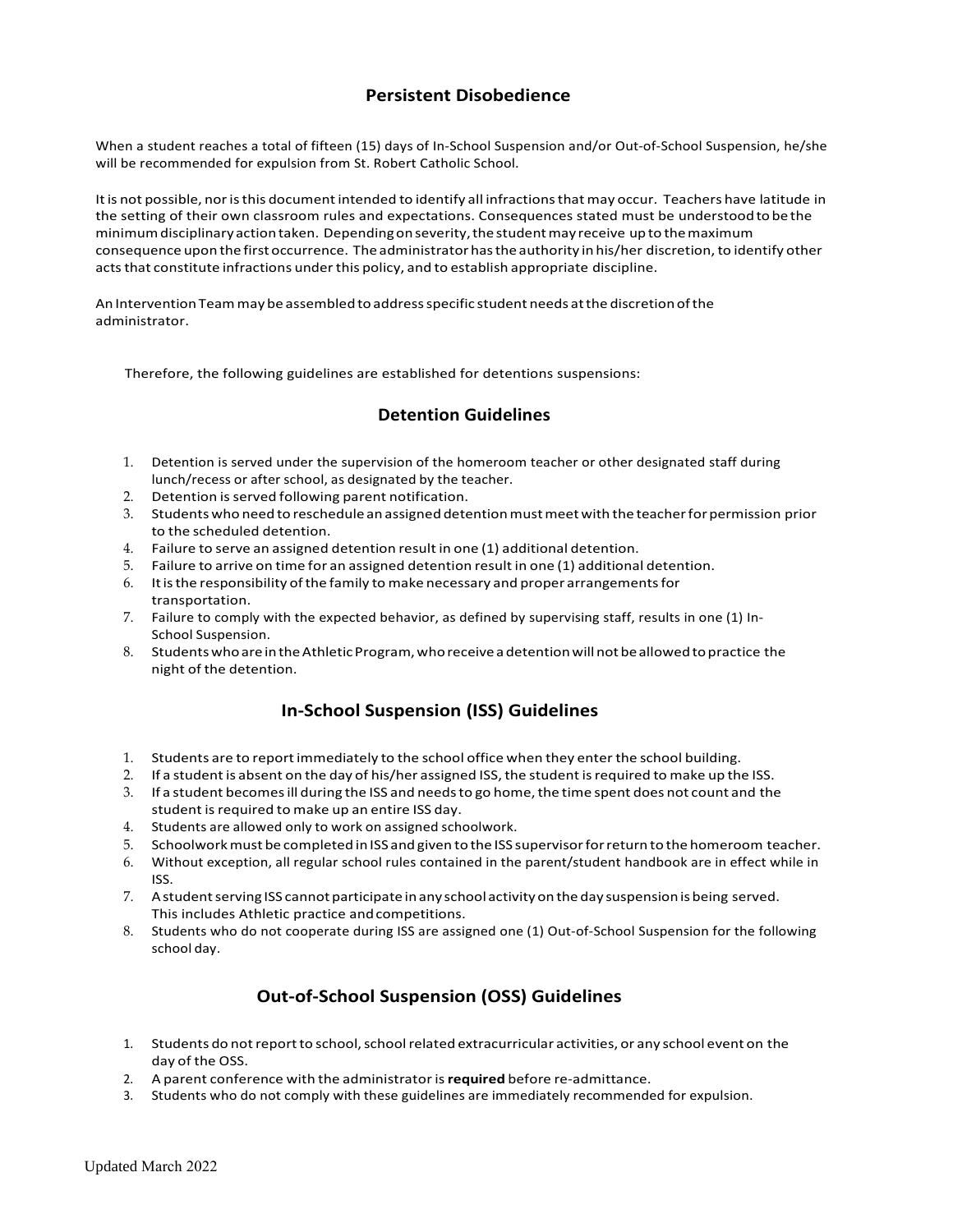### **Expulsion Guidelines**

- 1. An immediate conference involving parent(s), teacher(s), principal, andpastor.
- 2. A committeeofSchoolAdvisory Body membersreviewseachcaseandmakes a recommendation to the administrator.
- 3. The administrator's decision regarding expulsion is made within three (3) business days.
- 4. If a student is expelled, allsuch expulsions are final, and the student isineligible forre-admission to the school.

#### **Harassment and Teasing**

**All students, visitors and staff of St. Robert Catholic School can always expect to be treated with dignity and respect.** We recognize that students are learning the social skills that are necessary to achieve this treatment and therefore we will intervene when we observe inappropriate activity such as name-calling or teasing, or shunning. Students suffering such treatment should be instructed to report it to the nearest adult (teacher, principal, secretary, lunchroom personnel, or playground supervisor or parent) immediately so that action can be taken to correct the behavior. If such behavior continues after a warning and discussion, then the Discipline Code will be enforced.

Parents are encouraged to call the teacher or the principal if their child reports such behavior directed toward him/her. Such activity can occur out of the hearing or vision of the adults who supervise our students. These reports will be taken seriously and a teacher orthe principal willspeak to the student or studentsinvolved. In addition, steps will be taken to assure that no retaliation or false accusation against a victim, a witness or another person with information regarding bullying occur. Most of these situations are intended to be harmless teasing. However, in today's world, things that were once considered harmless are certainly not. We will work with students and parents to eliminate those situations that cause distress to students to the best of our ability.

Any racially, sexually or ethnically inappropriate behavior is considered harassment. Inappropriate behavior is identified as unsuitable touching, gestures, and/or language of an offensive nature, or shunning directed toward other students, faculty, or visitor to the school. Specific examples include, but are not limited to, the following:

- a) Touching another individual in a sexually explicit or arousing way;
- b) Making obscene gestures or engaging in other actions of a suggestive or degrading nature;
- c) Makinginsulting,disparagingorotherwiseoffensivecommentsaboutanotherindividual's physical characteristics orattributes;
- d) Suggesting through words, gestures, or in writing or drawing, that another individual student, and/or member of that individual's family, are involved in inappropriate sexual activity, or that their life-style is in any way inferior due to ethnic or racial customs;
- e) Deliberately taking any action, using drawings, notes,sounds, or any othermeans, calculated to cause another individual shame or embarrassment;
- f) Requesting,suggesting,and/orinvitinganyformofsexualactivitybetweenoneselfandanother individual.

St. Robert Catholic School recognizes the strong desire some students must be connected to social media.With access to social media, students may witness or experience harassment through social media. Inappropriate texting or posting is done for a variety ofreasons, including to harass, orto flauntrules, and can be an indication of a lack of humility. Any student found to have written or contributed to the writing of text that is obscene, abusive or ageinappropriate, as determined by school staff, shall be subject to consequences, including but not limited to in and out ofschoolsuspensions. Families of both the offender and any targets will be notified.

The behavior rubric has been developed to help all students learn to treat one another, staff and visitors with respect always. The rubric is based on the school's code of conduct. The code of conductisfor all misbehavior, including aggressivebehavior.

S**t. Robert Catholic School reserves the right to update or revise the Parent/Student Handbook as necessary during the school year. Parents will be notified of mid-year revisions.**